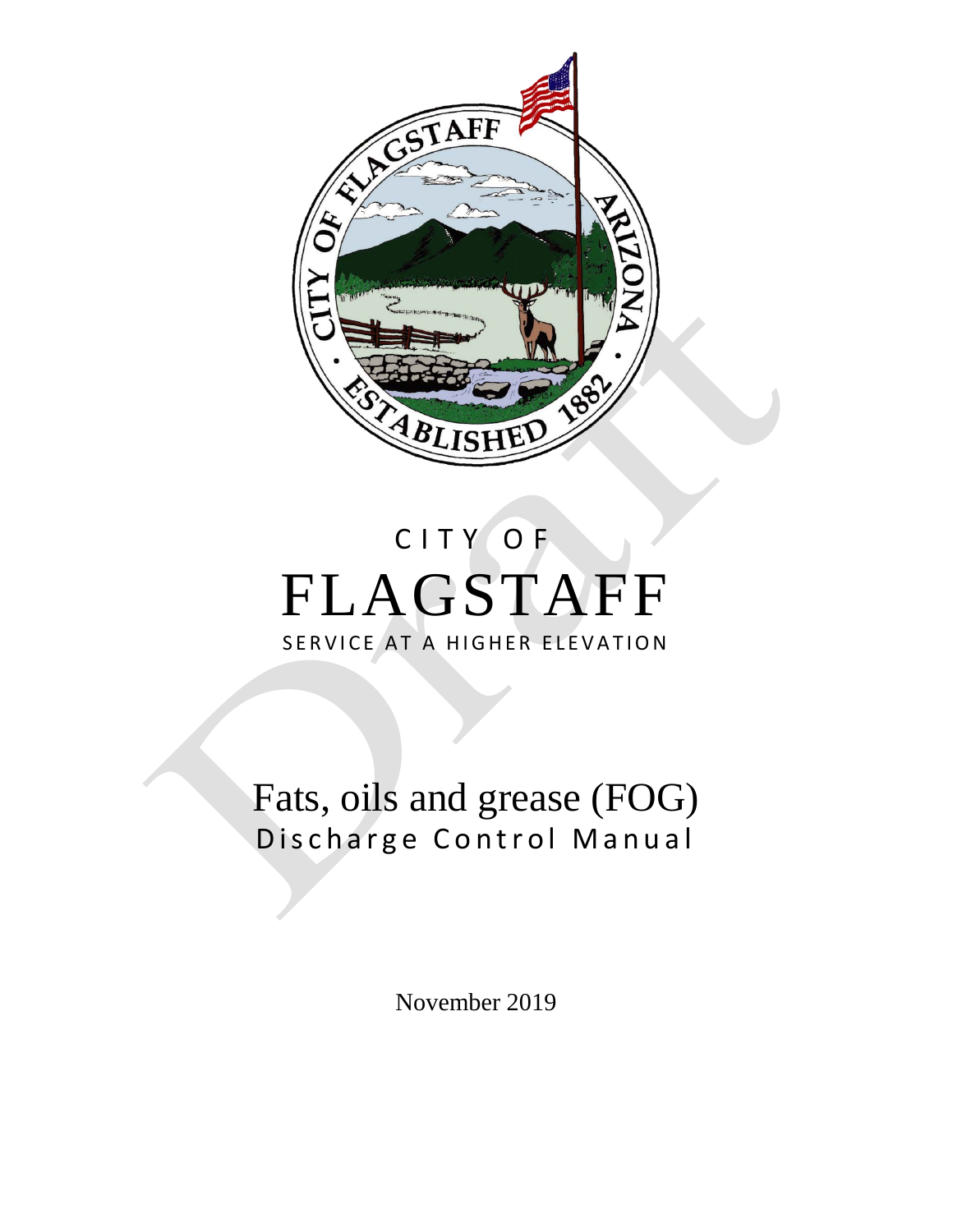# Table of Contents

| Section 4: Owners/Operators of FSEs Shall Meet the Following Pretreatment Requirements 7 |  |
|------------------------------------------------------------------------------------------|--|
| Section 5: Installation, Operation and Maintenance Standards for Grease Interceptors  8  |  |
|                                                                                          |  |
|                                                                                          |  |
|                                                                                          |  |
|                                                                                          |  |
|                                                                                          |  |
|                                                                                          |  |
|                                                                                          |  |
|                                                                                          |  |
|                                                                                          |  |

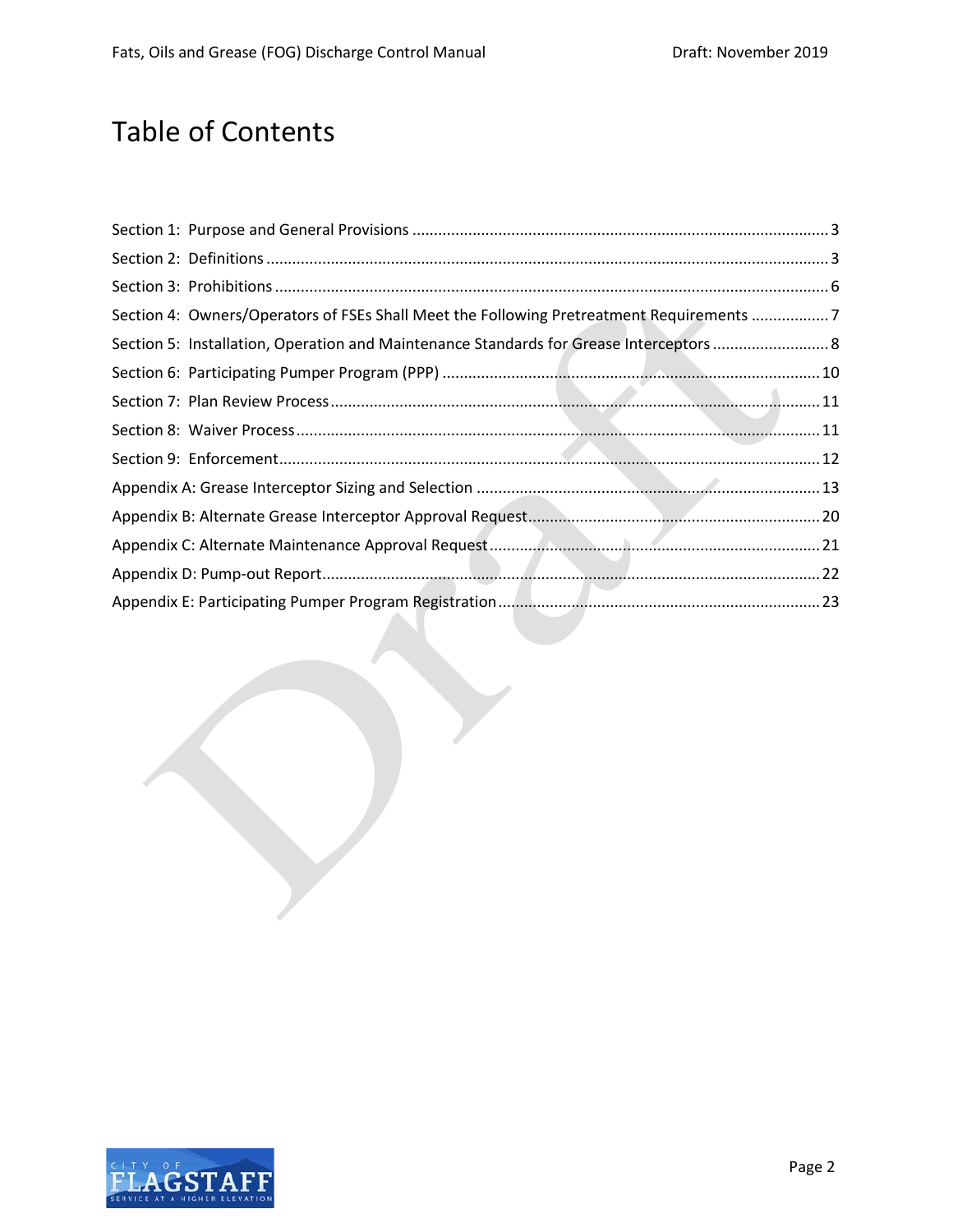## <span id="page-2-0"></span>Section 1: Purpose and General Provisions

#### 1.1 Statement of Purpose

The purpose of this manual is to enhance beneficial public use of the City of Flagstaff, AZ sewer facilities, prevent blockages of sewer lines resulting from discharges of fats, oils, grease (FOG) and other constituents to the sewer facilities. This manual specifies appropriate FOG requirements for Food Service Establishments (FSEs) and/or property owners where they are located and supports such entities in implementing a cost-effective FOG abatement program. The manual establishes quantity and/or quality standards on all wastewater and/or waste discharges containing FOG as these cause or contribute to the occurrence of sanitary sewer overflows (SSOs), affect treatment plant operations, and increase publicly owned treatment works costs.

In accordance with Title 40, Code of Federal Regulations (40 CFR), Part 403 and the Flagstaff City Code, Chapter 7-02 Wastewater Regulations, Section 7-02-001-0014, as amended, the City of Flagstaff (hereafter called City) is authorized to determine the compliance status of all FSE/property owners with respect to their discharge of FOG (either vegetable or animal origin) either directly or indirectly into the City's wastewater collection system.

The following rules reflect requirements of the State and Federal government, including the Flagstaff City Code, Chapter 7-02 Wastewater Regulations, Secion 7-02-001-0014, as amended, and the City's Arizona Pollution Discharge Elimination System (AZPDES) permit issued by the State of Arizona Department of Environmental Quality (ADEQ). The purpose of these rules is to set forth uniform requirements for users of the City's wastewater collection and treatment system in order to enable the City to comply with all applicable State and Federal laws required by the Federal Water Pollution Control Act, as amended, and by requiring commercial and industrial users to comply with the General Pretreatment Regulations in 40 CFR Part 403, as amended.

#### 1.2 Applicability

The following regulations apply to all food service establishments (FSEs) and properties where FSEs are located, both commercial and/or industrial, having any type of process providing food and/or drink for consumption or manufacturing process that includes the use of or discharge of FOG.

Any pretreatment systems or grease interceptors used to treat FOG shall be approved by the City and shall be designed, constructed, installed and maintained such that they comply with all applicable Federal, State and/or City discharge limits and with all City policies and rules, as amended.

#### 1.3 Disclaimer

Any reference contained in this Manual to a specific product, type of product, process or service does not constitue or imply an endorsement by the City of that specific product, type of product, process or service.

## <span id="page-2-1"></span>Section 2: Definitions

2.1 **Best Management Practices (BMP);** Schedules of activities, prohibitions of practices, maintenance procedures and other management practices to prevent or reduce the introduction of pollutants, including Fats, Oils and Grease (FOG) to the sewer facilities.

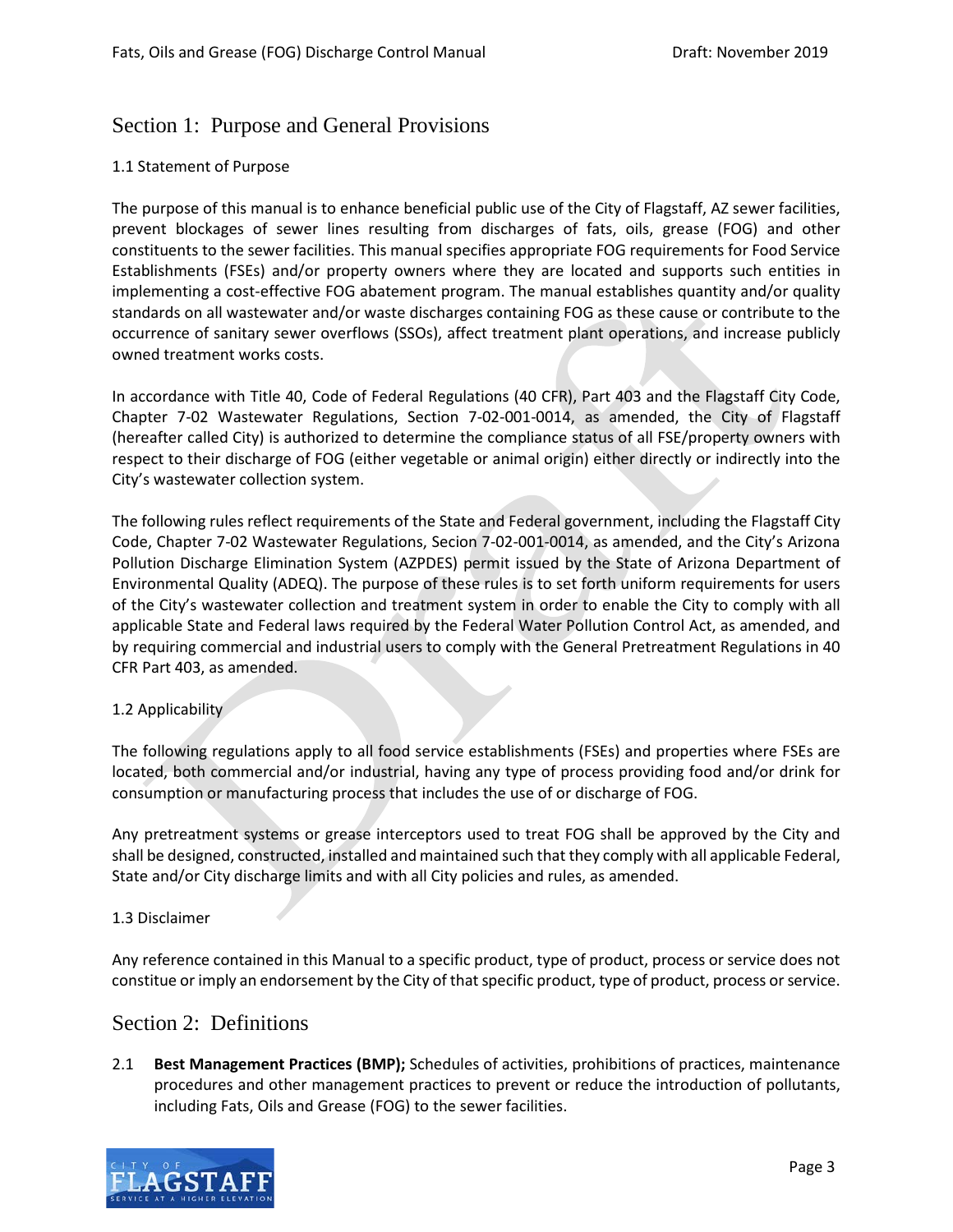- 2.2 **Change in Operations**; Any change in the ownership, food types, operational procedures, pretreatment devices or plumbing at an FSE/property.
- **2.3 Commissary;** a base of operations for all mobile food establishments.
- 2.4 **Discharger;** Any establishment that discharges or causes a discharge of wastewater directly or indirectly to a public sewer.
- 2.5 **Effluent**; Any liquid outflow from the food service establishment that is discharged to the sewer.
- 2.6 **ERP**; the City's approved enforcement response plan.
- 2.7 **Fats, Oils and Grease (FOG)**; organic polar compounds derived from animal and/or plant sources as detectable in cooking oils, food scraps containing grease, butter or oil, lard or tallow, meat fat, grease and juices, gravies, sauces, shortening and dairy products.
- 2.8 **Food Service Establishment (FSE)**; Facilities maintained, used, or operated for the purpose of storing, preparing, serving, manufacturing, packaging, or otherwise handling food for sale to other entities, or for consumption by the public, its members, residents, students or employees, and which has any process or device that uses or produces FOG, or grease, vapors, steam, fumes, smoke or odors, including any real property on which the FSE is located.
- 2.9 **Food Waste Disposer, Food Grinder or Garbage Grinder (FWD)**; Any device installed in the plumbing or sewage system for the purpose of grinding food waste or food preparation waste.
- 2.10 **Grab Sample**; A sample taken from a waste stream on a one-time basis without regard to the flow in the waste stream and without consideration of time.
- 2.11 **Gravity Grease Interceptor (GGI)**; A multi-compartmental plumbing apparatus or appliance, constructed in differing sizes, installed underground and outside the FSE, connected to a sanitary drainage system to intercept FOG from a wastewater discharge and is identified by liquid volume, thirty-minute retention time, baffle(s), a minimum of two compartments, and gravity separation.
- 2.12 **Grease interceptor**; Any gravity grease interceptor, hydromechanical grease interceptor or other mechanism, device, or process, which attaches to, or is applied to, wastewater plumbing fixtures and lines, the purpose of which is to trap or collect FOG prior to it being discharged into the sewer system. Grease interceptors may also include any other proven physical method to reduce FOG subject to the approval of the City.
- 2.13 **Hot Spots**; Public sewer lines or lift stations that have experienced sanitary sewer overflows or that must be cleaned or maintained frequently to avoid blockages of the public sewer system.
- 2.14 **Hydromechanical Grease Interceptor (HGI)**; A plumbing apparatus or appliance typically installed inside an FSE in a sanitary drainage system to intercept FOG from the wastewater discharge, and is identified by flow rate, separation and retention efficiency. The design incorporates air entrainment, hydromechanical separation, interior baffling, and/or barriers in combination or separately, and one of the following:

Type A: External flow control, with air intake (vent): directly connected; Type B: External flow control, without air intake (vent): directly connected; Type C: Without external flow control, directly connected; Type D: Without external flow control, indirectly connected.

2.15 **Interference**; Any discharge which, alone or in conjunction with discharges from other sources, inhibits or disrupts the City sewer system, treatment processes or operations; or is a cause of

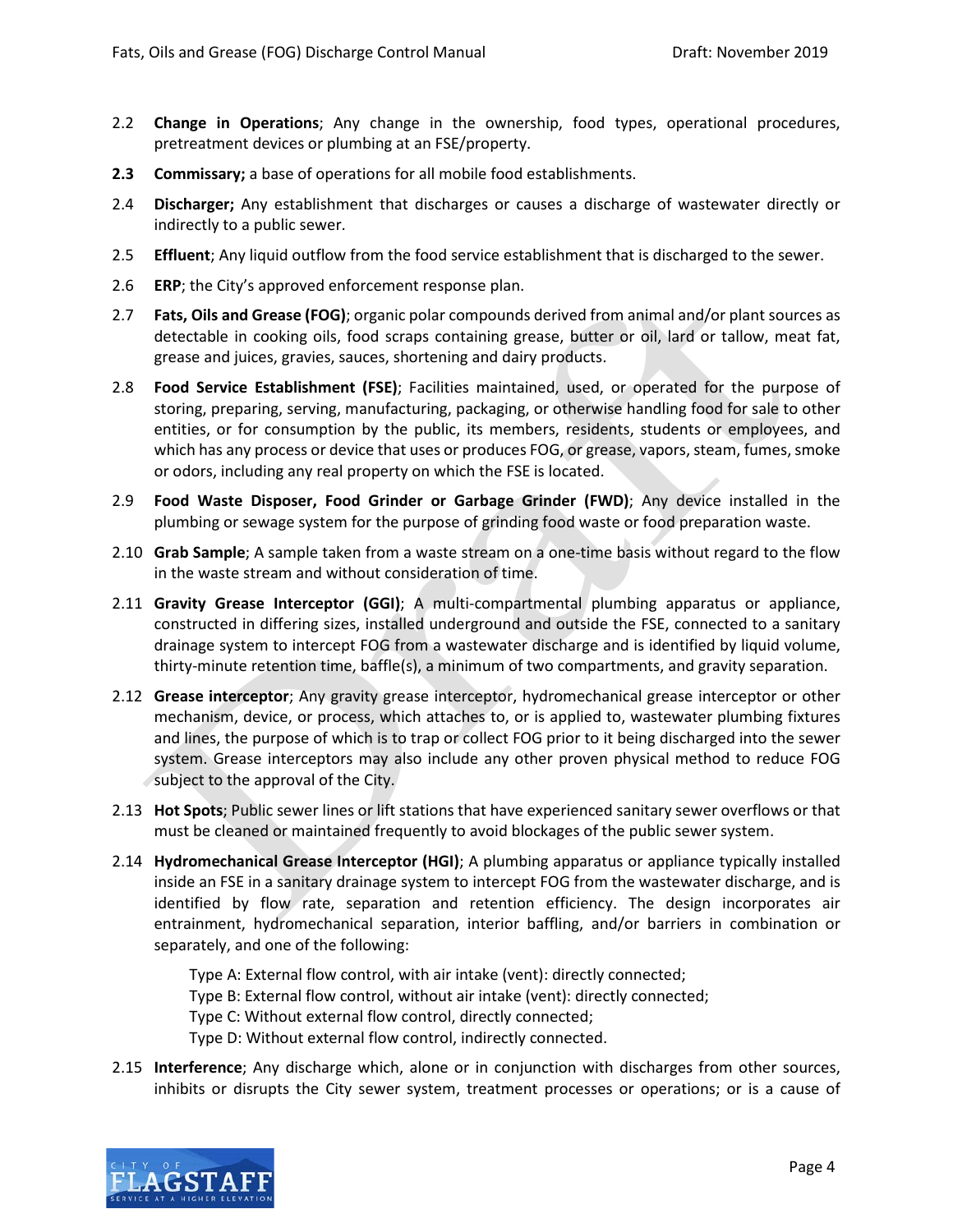violation of the City's NPDES permit or discharge requirements or prevents lawful biosolids use or disposal.

- 2.16 **IPC**; International Plumbing Code
- 2.17 **Jetting**; high pressure water or steam used for cleaning or unblocking piping
- 2.18 **Limited Food Preparation Establishment**; An FSE/property engaged only in reheating, hot holding or assembly of ready to eat food products with no wastewater discharge. A limited food preparation establishment does not include any operation that changes the form, flavor, or consistency of food, nor are any clean-up processes performed.
- 2.19 **Manifest**; The receipt which is retained by the generator of wastes for disposing of liquid wastes as required by the City.
- 2.20 **MS4**; Municipal Separate Storm Sewer System.
- 2.21 **New Construction**; Any structure planned or under construction for which a sewer connection permit has not been issued.
- 2.22 **NPDES**; National Pollutant Discharge Elimination System; the permit issued to control the discharge of liquids or other substances to surface waters of the United States as detailed in Public Law 92- 500, Section 402.
- 2.23 **Participating Pumper;** A scavenger waste hauler meeting the criteria of the Particpating Pumper Program in the event one is established by City.
- 2.24 **Person**; Any individual, partnership, firm, association, corporation or public agency, including the State of Arizona and the United States of America.
- 2.25 **POTW**; Publicly Owned Treatment Works. Inclusive term for a treatment plant and collection infrastructure involved in delivering and treating domestic sewage.
- 2.26 **Property Owner**; The legal owner of the physical space at which an FSE is located.
- 2.27 **Public Sewer**; A sewer owned and operated by the City, or other local public agency, which is tributary to the City sewer facilities.
- 2.28 **Pumper**; A scavenger waste hauler who removes and disposes of FOG from grease interceptors, or performs activities that may discharge FOG to the public sewer (i.e., FSE line maintenance , or jetting).
- 2.29 **Remodeling**; Changes at an FSE/property involving any one or combination of the following: (1) any change in plumbing; (2) any increase in the net public seating area; (3) any change in the size of the facility and/or kitchen area; or (4) any change in the size or type of food preparation equipment; (5) changing and/or replacing any grease interceptor.
- 2.30 **Sample Point**; A location approved by the City, from which wastewater can be collected that is representative in content and consistency of the entire flow of wastewater being sampled.
- 2.31 **Sampling Facilities/Inspection Port**; Structure(s) provided at the user's expense for the City or user to measure and record wastewater constituent mass, concentrations, collect a representative sample, or provide access to plug/terminate the discharge.
- 2.32 **Scavenger Waste Permit**; A permit issued by the City, subject to the requirements and conditions established by the City, authorizing a pumper to perform FOG abatement activities within the City's jurisdiction.

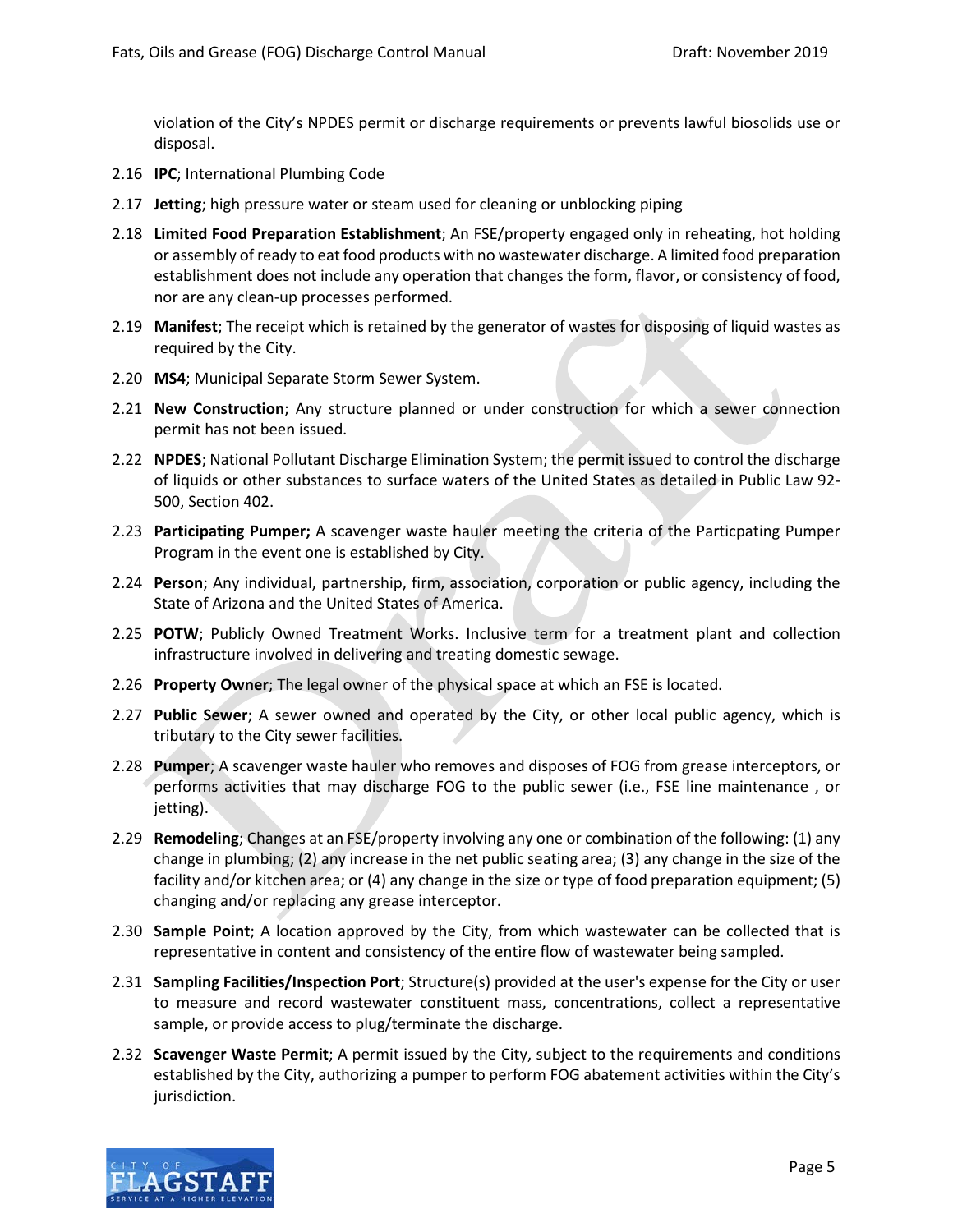- 2.33 **Sewer Facilities or System**; Any and all facilities used for collecting, conveying, pumping, treating, and disposing of wastewater and sludge.
- 2.34 **Sludge**; Any solid, semi-solid or liquid decant, subnate or supernate from a manufacturing process, utility service, or pretreatment facility.
- 2.35 **SSO**; Sanitary Sewer Overflow
- 2.36 **Waste**; Sewage and any and all other waste substances, liquid, solid, gaseous or radioactive, associated with human habitation or of human or animal nature, including such wastes placed within containers of whatever nature prior to and for the purpose of disposal.
- 2.37 **Waste Hauler**; Any person carrying on or engaging in vehicular transport of waste as part of, or incidental to, any business for that purpose.
- 2.38 **Waste Minimization Practices**; Plans or programs intended to reduce or eliminate discharges to the sewer system or to conserve water, including, but not limited to, product substitutions, housekeeping practices, inventory control, employee education, and other steps as necessary to minimize wastewater produced.
- 2.39 **Wastewater**; The liquid and water-carried wastes of the community and all constituents thereof, whether treated or untreated, discharged into or permitted to enter a public sewer.

## <span id="page-5-0"></span>Section 3: Prohibitions

- 3.1 No person (FSE owner/operator) shall discharge or cause to be discharged into the sewer system FOG that may accumulate and cause obstruction to the flow or contribute to blockages in the sewer system or at the sewer lateral that connects the FSE/property to the sewer system.
- 3.2 No person (FSE owner/operator) shall discharge wastewater with temperatures in excess of one hundred forty (140°F) to any grease interceptor. When needed, a cold water regulator must be installed prior to the grease interceptor in order to achieve temperatures below 140°F.
- 3.3 No person (FSE owner/operator) shall use any additives (including but not limited to enzymes, bacteria, solvents, surfactants, caustics, acids or emulsifiers) for the purpose of emulsifying FOG or passing FOG through a grease interceptor.
- 3.4 No person (FSE owner/operator) shall dispose of waste cooking oil into any drainage pipe. All waste cooking oils shall be collected and stored properly in receptacles such as barrels or drums for recycling or other acceptable methods of disposal.
- 3.5 Wastes from toilets, urinals, or any other restroom area fixture/drain containing fecal materials is prohibited from being discharged to a grease interceptor and must be discharged directly to the sanitary sewer system.
- 3.6 Food waste disposers/garbage grinders (FWD) are prohibited.
- 3.7 Discharge of waste (including FOG and solid materials removed from grease interceptors), passive or actively (also known as "jetting"), to the sewer system is prohibited. FSE/property owners will be held financially responsible for jetting activities occurring on their property that discharge FOG or cause SSOs or other downstream obstructions to the sanitary sewer.
- 3.8 Unless approved by the City, FOG removed from grease interceptors is prohibited from remaining at the FSE/property owner's site. FSE owner/operators shall have waste hauled offsite as part of their operation and maintenance requirements.

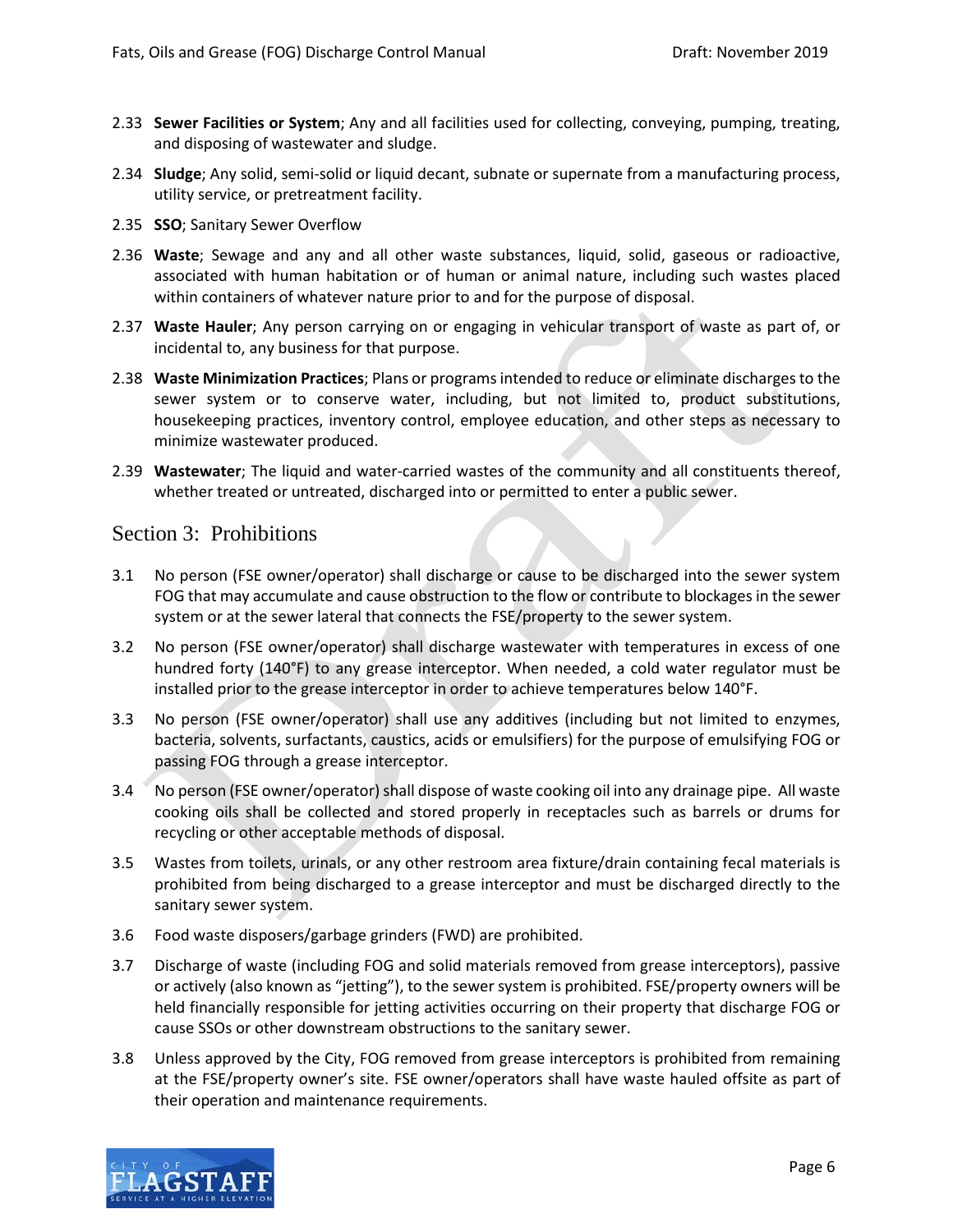- 3.9 FOG-laden wash water from any clean-up process at an FSE/property is prohibited from being discharged to the MS4.
- 3.10 Owner/operators of mobile restaurants, food stands and coffee kiosks are prohibited from discharging any cooking process or clean-up wastewater to the MS4. Any wastewater must be discharged to a grease interceptor at the restaurateur's commissary. The activities of "stacking" and/or "decanting" are prohibited. Any person (pumper, property owner or FSE operator) engaging in such practices shall be subject to the enforcement provisions in Section 9 of this manual.
- 3.11 Discharging **G**rey water from inside a vacuum truck (decanting) into a grease interceptor, public sewer or MS4 is prohibited.
- 3.12 Flushing previous contents from a vactor truck into the next grease interceptor serviced in order to transport less material in the truck (stacking) is prohibited.

# <span id="page-6-0"></span>Section 4: Owners/Operators of FSEs Shall Meet the Following Pretreatment Requirements

- 4.1 Unless granted a waiver (see Section 9), all FSEs/Property Owners are required to install, operate and maintain an approved and adequately sized grease interceptor capable of maintaining compliance with the objectives of this manual. The grease interceptorshall be adequate to separate and remove FOG contained in wastewater discharges from FSE/property prior to discharge to the sewer system and enable the FSE/property owner to sustain a realistic and manageable site specific FOG abatement maintenance program as defined and set by the City.
- 4.2 Unless otherwise approved by the City, all fixtures, equipment, and drain lines located in the food preparation, alcohol service, clean-up and food service areas of an FSE/property shall be connected to a grease interceptor. Fixtures required to connect to a grease interceptor shall include but are not limited to pot sinks, pre-rinse sinks, hand sinks, prep sinks, dishwashers, soup kettles, braising pans, wok ranges, mop sinks, floor sinks, floor drains, and wastewater generated from exhaust fan hood cleaning operations.
- 4.3 Grease interceptors shall be subject to the requirements of section 5 of this manual and sized and selected in accordance with Appendix A: Grease Interceptor Sizing and Selection.
- 4.4 Commisary's must have a grease interceptor sized to handle the loading from their own kitchen operations as well as all permitted mobile food trucks that are approved for discharge at their specific location. The grease interceptor shall be determined in accordance with Appendix A: Grease Interceptor Sizing and Selection.
- 4.5 On or after the effective date of this manual the City may require an existing FSE/property owner to install, operate and maintain a new grease interceptor that complies with the requirements of this manual or to modify, repair or replace a non-compliant grease interceptor within 90 days of written notification by the City when any one or more of the following conditions exist:
	- 4.5.1 The facility is found to be contributing FOG to the collection or POTW systems;
	- 4.5.2 The facility does not have a grease interceptor;
	- 4.5.3 The facility has an undersized or defective grease interceptor;
	- 4.5.4 Remodeling of the food service areas, kitchen waste plumbing or seating capacity is performed, which requires a building and/or plumbing permit to be issued by the City;

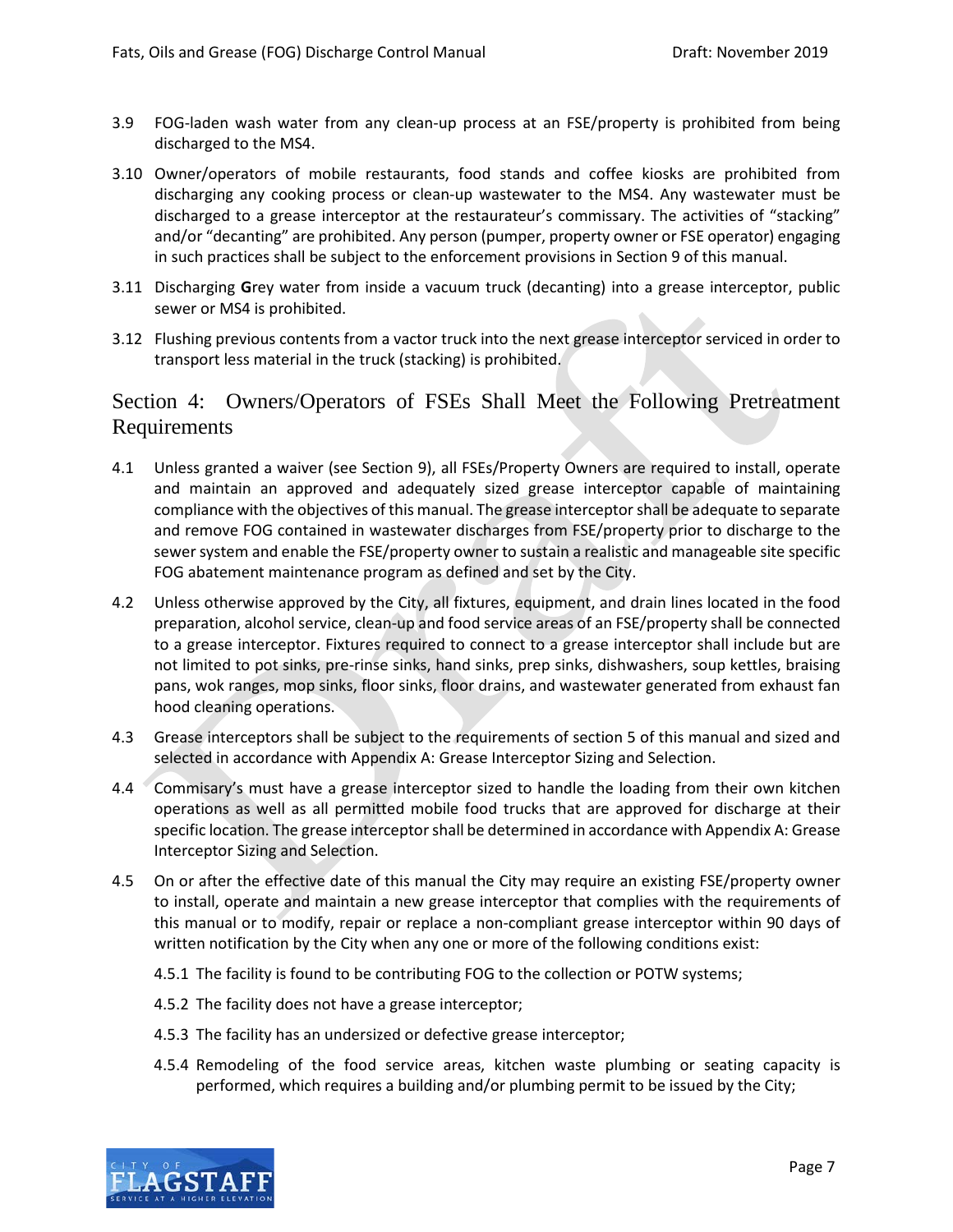- 4.5.5 The facility changes their menu;
- 4.5.6 The existing facility is sold or undergoes a change of ownership; and/or
- 4.5.7 The existing facility does not have plumbing connections to a grease interceptor in compliance with the requirements of current building codes or with this manual.
- 4.6 No landscaping or obstructions are allowed within three (3) feet of any access points or manhole covers of any grease interceptor located outside the FSE. Any grease interceptor located inside the facility must be free from obstructions or barriers to access.

# <span id="page-7-0"></span>Section 5: Installation, Operation and Maintenance Standards for Grease Interceptors

- 5.1 Unless otherwise approved, GGIs shall not be installed. When approved by the City for installation (see Appendix B: Alternate Grease Interceptor Approval Request Form), GGIs shall be designed and tested in accordance with IAPMO/ANSI Z1001. GGIs are recommended to be made from materials that are compatible with a pH of 3 to preserve the integrity and longevity of the interceptor. GGIs made from materials that are subject to corrosion such as concrete or steel, should be lined or coated with a durable material approved by the City that is compatible with a pH of 3 and that cannot be easily penetrated, scraped away or removed. GGIs shall have inlet and outlet connections inside the tank, that are open-topped and extend at least five (5) inches above the liquid surface, allowing for visual inspection of influent and effluent. Inlet fittings shall extend below the liquid surface and outlet fittings shall extend to within 12 inches of the floor of the tank. Installation of GGIs shall be in accordance with manufacturers installation instructions. Sizing of GGIs shall be in accordance with Appendix A: Grease Interceptor Sizing and Selection.
- 5.2 Unless otherwise approved, AGRUs shall not be installed. When approved for installation (see Alternate Grease Interceptor Approval Request Form), AGRUs must be designed and tested in accordance with ASME A112.14.4 and/or CSA B481.5. Installation shall be in accordance with manufacturers installation instructions. Sizing of AGRUs shall be in accordance with Appendix A: Grease Interceptor Sizing and Selection.
- 5.3 HGIs must be designed and tested in accordance with ASME A112.14.3, PDI G101 and/or CSA B481.1. HGIs are recommended to be made from materials that are compatible with a pH of 3 to preserve the integrity and longevity of the interceptor. HGIs made from materials that are subject to corrosion such as steel, should be lined or coated with a durable material approved by the City that is compatible with a pH of 3 and that cannot be easily penetrated, scraped away or removed. Installation of HGIs shall be in accordance with manufacturers installation instructions. Sizing of HGIs shall be in accordance with Appendix A: Grease Interceptor Sizing and Selection.
- 5.4 Grease interceptor covers shall be secured in place at all times with tamperproof fasteners or shall be constructed of cast iron frame and cover weighing at least 70 pounds. When buried, covers shall be flush with grade. For indoor buried installations, covers shall be rated for pedestrian traffic and be installed in accordance with manufacturers instructions. For outdoor installations in non-vehicle traffic areas, covers shall be rated for light duty (2,500 – 16,000 lbs). For outdoor installations in vehicle traffic areas, covers shall meet AASHTO M306 H20/HS20.
- 5.5 Modification of a grease interceptor or components of a grease interceptor is not allowed unless approved by the City.

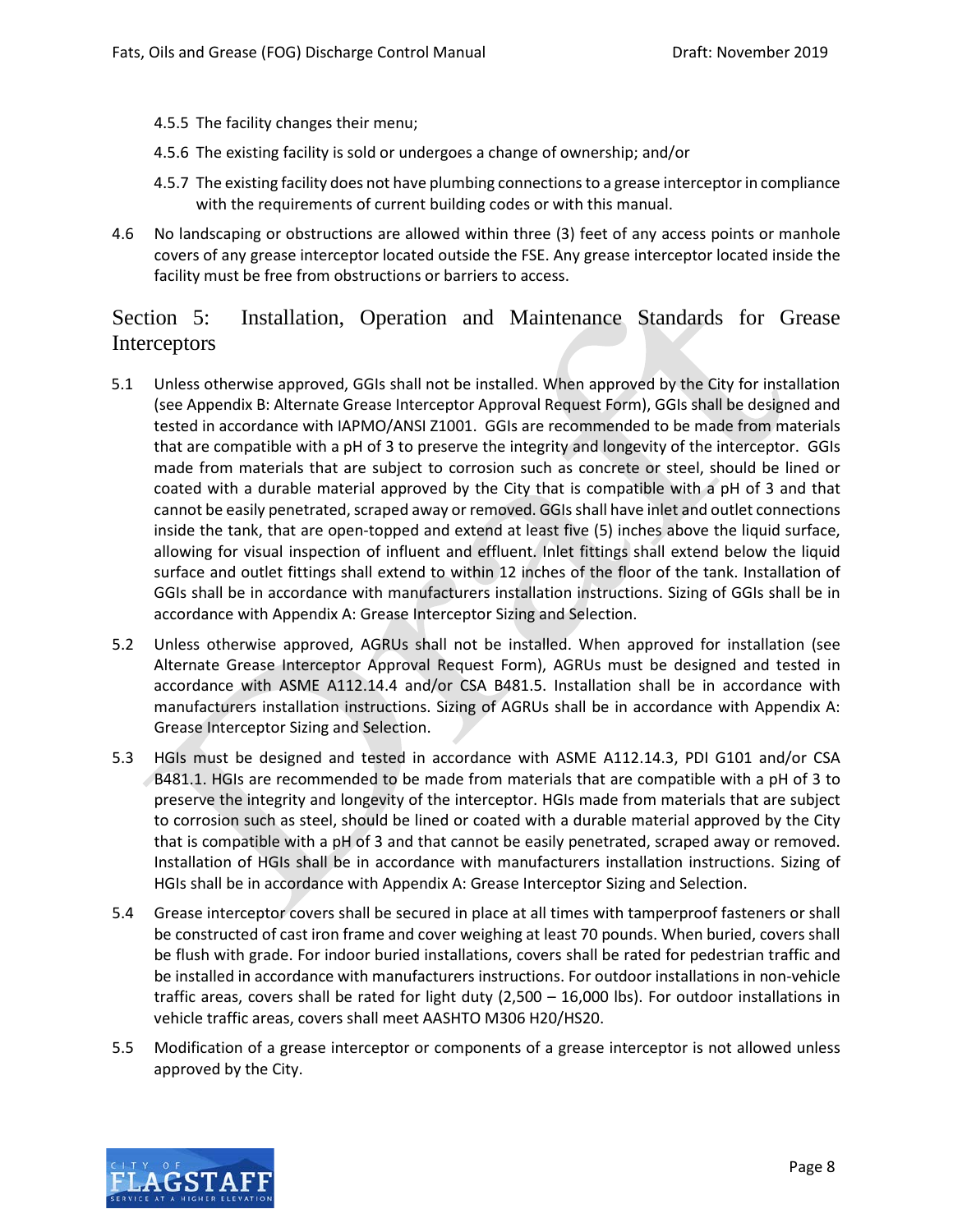- 5.6 All grease interceptor's shall be maintained in efficient and proper working operation at all times by the owner at the owner's expense and shall include removal of both floatable solids, FOG and settleable solids collected in the grease interceptor along with cleaning the walls and baffles of the device. The maintenance frequency shall be established such that FOG or food solids do not leave the grease interceptor and enter the sanitary sewer collection system.
- 5.7 Self-cleaning by the owner and/or operator of an establishment is not allowed unless approved by the City (see Appendix C: Alternate Maintenance Approval Request). Only hydromechanical grease interceptors (HGI) with a liquid volume of less than 100 gallons may be considered for self-cleaning. When approved, the owner and/or operator of an establishment shall comply with the requirements for cleaning and disposal in accordance with Appendix C.
- 5.8 Frequency of cleaning will be determined on an individual basis by the City based on Appendix A: Grease Interceptor Sizing and Selection. The pumpers, FSEs and property owners are responsible for requesting a FOG inspection for changes or alterations to the cleaning schedule. Such changes/alterations must be approved by the City before being enacted. If no maintenance frequency has been set by the City, the following minimum service frequencies shall apply:
	- 5.8.1 The maximum amount of time between pump outs for a grease interceptor with liquid volume less than 100 gallons shall be no more than 30 days.
	- 5.8.2 The maximum amount of time between pump outs for a grease interceptor with liquid volume between 100 and 500 gallons shall be no more than 60 days.
	- 5.8.3 The maximum amount of time between pump outs for a grease interceptor with liquid volume greater than 500 gallons shall be no more than 90 days.
- 5.9 When cleaning a grease interceptor, the following shall apply:
	- 5.9.1 Remove cover(s)
	- 5.9.2 Remove all fats, oils, and grease (FOG), solids, food debris, and wastewater
	- 5.9.3 Scrub and spray off all internal surfaces from the build-up of FOG or other residual materials
	- 5.9.4 Inspect all internal components, replace anything missing or broken and ensure flow control device is installed if applicable
	- 5.9.5 Refill with fresh water
	- 5.9.6 Replace cover(s)
	- 5.9.7 Enter the required information on the maintenance log
	- 5.9.8 Fill out and submit Appendix D: Pump-out Report to the City.
- 5.10 FOG or solids that have accumulated in the grease interceptor shall not be allowed to pass into any sewer lateral, sewer system, MS4 or public right of way during maintenance activities (i.e. jetting). The FSE/property owner shall be responsible for the proper removal and disposal, by appropriate and legal means, of the captured material and shall maintain records of the dates, amounts and means of disposal, all of which are subject to review by the City at any time.
- 5.11 It is the FSE/property owner's responsibility for performing routine self-inspection of grease interceptors on premises to ensure they are in proper functioning order.
- 5.12 It is the responsibility of the FSE/property owner for opening and closing a grease interceptor or for assisting City staff in performing same for inspection purposes.

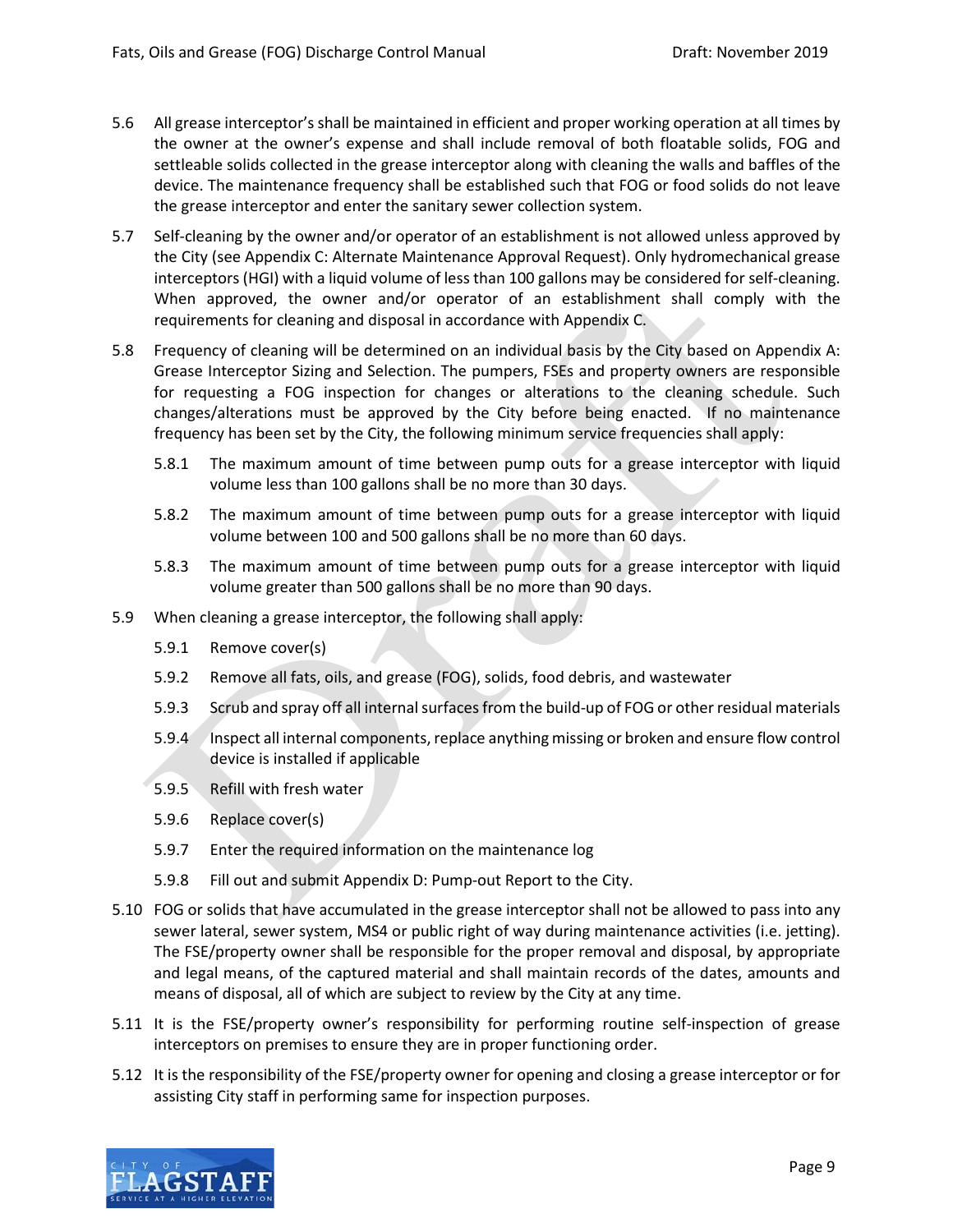- 5.13 Written documentation via a standardized manifest or invoice shall be kept at the FSE premises and/or be readily available for a period of at least two (2) years for inspection by the City.
	- 5.13.1 In the event that the City implements an electronic or web-based reporting system, all Pump-Out reports shall be submitted on this system.
	- 5.13.2 The FSE shall be responsible for any fees associated with an electronic or web-based reporting system.
- 5.14 When temporarily closing or for future TI space installations, grease interceptors shall be pumped out in accordance with section 5.9 of this manual and refilled with water.
- 5.15 When permanently closing or transferring ownership, the FSE/property owner shall have the grease interceptor cleaned in accordance with section 5.9 of this manual and refilled with water.
- 5.16 When abandoning a grease interceptor in place, the following shall apply:
	- 5.16.1 A grease interceptor that has been abandoned or has been discontinued otherwise from further use, or to which no waste or soil pipe from a plumbing fixture is connected, shall have the FOG and solids removed therefrom and be completely filled with earth, sand, gravel, concrete, or other approved material.
	- 5.16.2 The top cover(s) over the grease interceptor shall be removed before filling, and the filling shall not extend above the top of the vertical portions of the sidewalls or above the level of the outlet pipe until inspection has been called and the grease interceptor has been inspected. After such inspection, the grease interceptor shall be filled to the level of the top of the ground.
	- 5.16.3 The final condition of an abandoned in place grease interceptor shall be approved by the city.

## <span id="page-9-0"></span>Section 6: Participating Pumper Program (PPP)

In the event the City implements a Participating Pumper Program, the following shall apply:

- 6.1 Contractors providing services for grease interceptor pump-out within the City service boundaries shall meet specified maintenance criteria established by the City which may, at a minimum, be more stringent but not exclusive of those for a regionally established Pumper Program.
- 6.2 Commercial, institutional and industrial FOG generators in the City should use a Participating Pumper for maintenance and cleaning. Participating Pumpers have signed written agreements with the city that standardize grease interceptor maintenance practices, disposal criteria and reporting requirements.
- 6.3 When FOG generators use a registered Participating Pumper, the pumper assumes responsibility for submitting the required and completed Pump-Out Report to the City and submitting the advance schedule notice, including any fees associated with an electronic or web-based system.
	- 6.3.1 FSE/property owners that choose not to use a Participating Pumper, shall be responsible for all maintenance, cleaning, recording, and reporting requirements, including submission of Pump-out Reports and any fees associated with an electronice or web-based system.

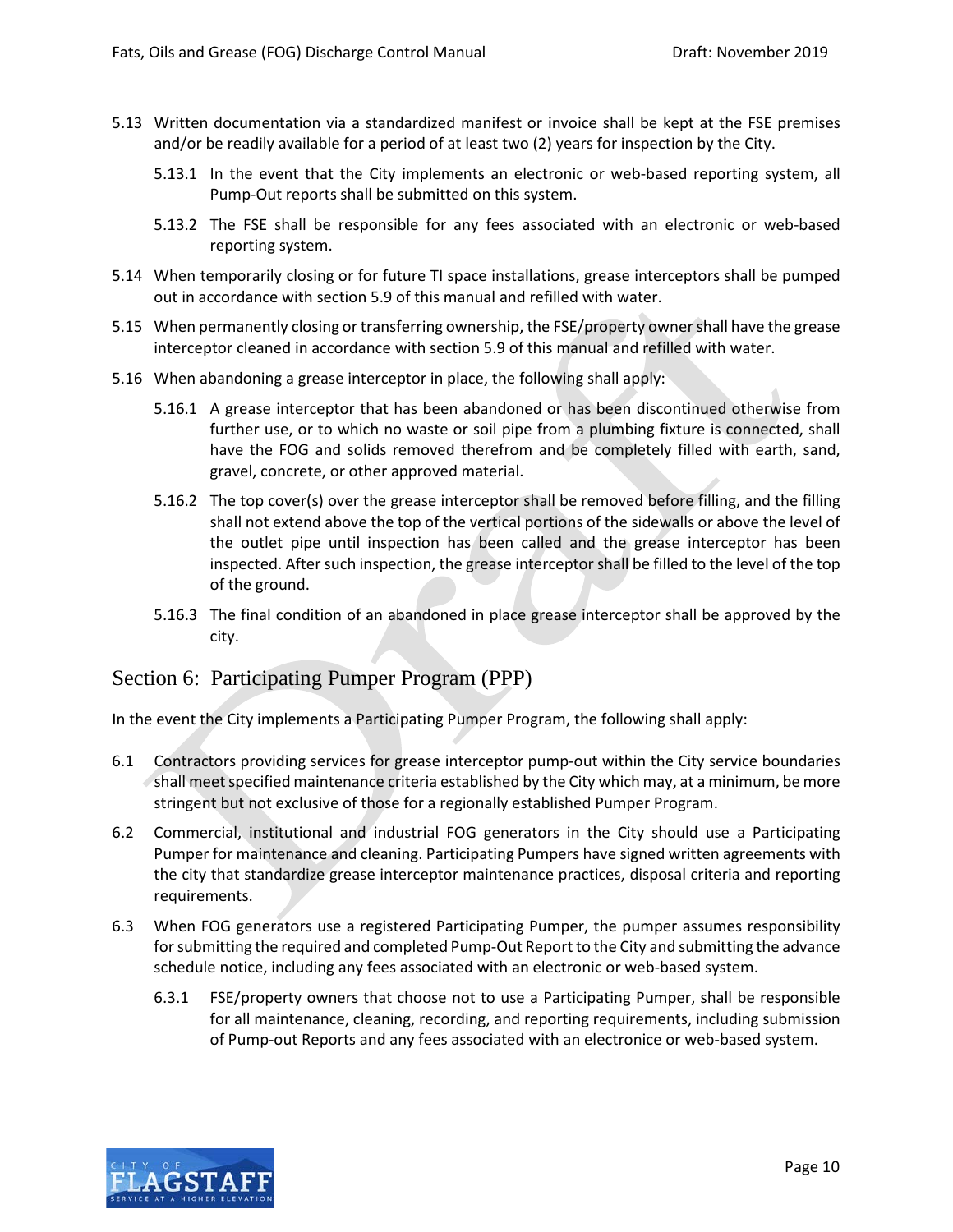- 6.4 Contractors providing services for grease interceptor pump-out within the City service boundaries must be registered with the City and shall meet the standards set forth by the Industrial Pretreatment section when the program is implemented. At a minimum, the following shall apply:
	- 6.4.1 Submit a list of facilities pumped out for baseline data collection;
	- 6.4.2 Adhere to the City pump-out schedule, performing service within five (5) business days of the FSEs scheduled service date;
	- 6.4.3 Notify the City of changes to any facility accounts within five (5) calendar days;
	- 6.4.4 Consistently notify the City of the weekly/monthly pump-out schedule and of any unscheduled changes at least the day prior to scheduled service;
	- 6.4.5 Accurately complete the FOG Pump-Out Report form and submit to the City and the FSE/property owner within five (5) business days;
	- 6.4.6 Perform FOG abatement activities that meet City standards in accordance with section 5.9 of this manual.
- 6.5 Failure to consistently meet the performance standards outlined in the Participating Pumper Program shall result in termination of the pumper from the program.
- 6.6 If the City implements an electronic data submission system, all pumpers providing grease interceptor maintenance activities within the City service boundaries shall be required to utilize such system for any required reporting form and/or data submissions.

## <span id="page-10-0"></span>Section 7: Plan Review Process

- 7.1 FSE/property owner plan submittal must include but is not limited to:
	- 7.1.1 A detailed sewer waste line plumbing plan
	- 7.1.2 Isometric drawing with pipe sizes, floor plans, fixture and drain detail
	- 7.1.3 The grease interceptor sizing worksheet from Appendix A: Grease Interceptor Sizing and **Selection**
	- 7.1.4 Available seating capacity
	- 7.1.5 Menu
	- 7.1.6 FSE owner's name & contact information.
- 7.2 Plans submitted without all required materials will be deemed incomplete and shall be returned without grease interceptor approval.

## <span id="page-10-1"></span>Section 8: Waiver Process

- 8.1 An FSE/property owner may obtain a waiver from the requirement to install a grease interceptor under the following conditions:
	- 8.1.1 The FSE/property owner is a Limited Food Preparation Establishment (single service kitchen with no food preparation) (heat/serve only) and uses only disposable service items and has no clean-up operations;

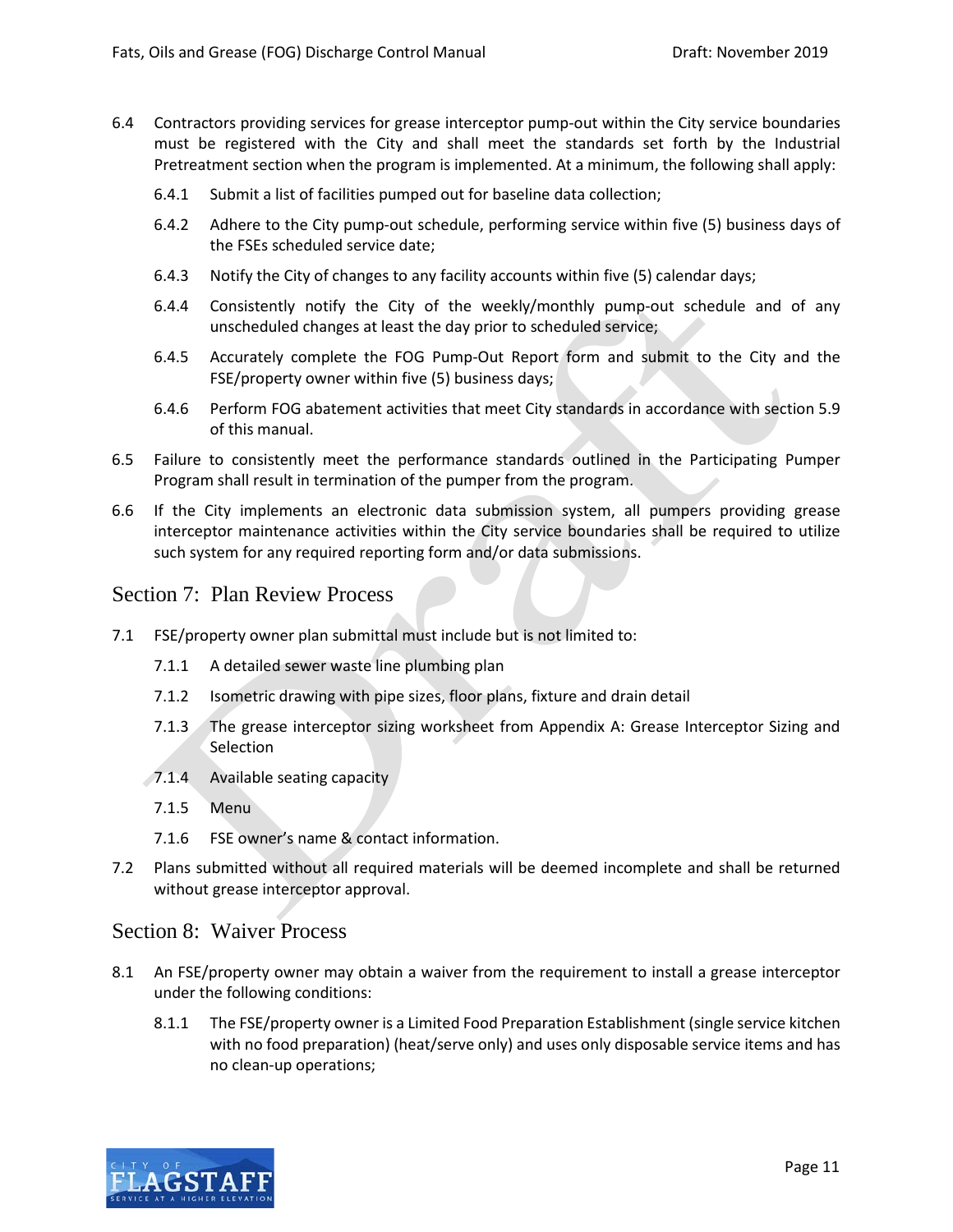- 8.2 In the event that the FSE/property owner does not satisfy the conditions set forth in Section 9.1 at any time, the waiver shall be denied/revoked.
	- 8.2.1 In the event that a waiver is denied or revoked an FSE/Property Owner is required to install, operate and maintain an approved and adequately sized grease interceptor capable of maintaining compliance with the objectives of this manual.

## <span id="page-11-0"></span>Section 9: Enforcement

9.1 Failure to comply with the provisions of this Manual is considered a violation of Flagstaff City Code, Chapter 7-02 Wastewater Regulations, and enforcement of this Manual shall be in accordance with the City's Enforcement Response Plan, Chapter 7-01.

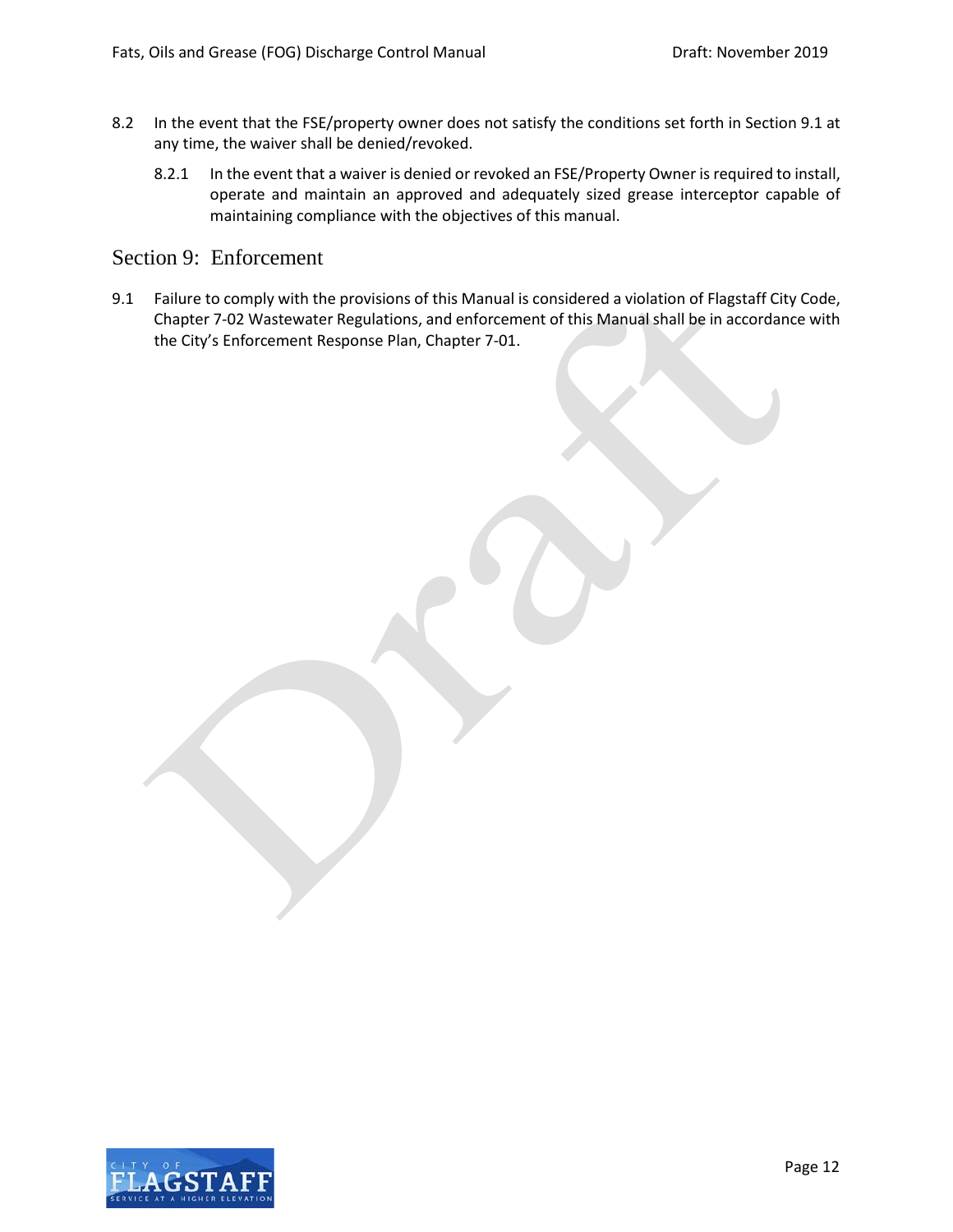# <span id="page-12-0"></span>Appendix A: Grease Interceptor Sizing and Selection

The following shall apply to the sizing and selection of grease interceptors.

# **Gravity Grease Interceptors (GGI)**

Unless otherwise approved, GGIs shall not be installed. When approved by the City for installation (see Alternate Grease Interceptor Approval Request Form), GGIs shall be made from materials that are compatible with a pH of 3. GGIs made from materials that are subject to corrosion such as concrete or steel, shall be lined or coated with a durable material approved by the City that is compatible with a pH of 3 and that cannot be easily penetrated, scraped away or removed. Acid Resistant Enamel (A.R.E) coatings are not acceptable.

The required capacity of gravity grease interceptors in total liquid volume, shall be determined by multiplying the peak drain flow into the interceptor in gallons per minute by a retention time of 30 minutes.



## **Automatic Grease Removal Units (AGRU)**

When approved for installation (see Alternate Grease Interceptor Approval Request Form), AGRUs must be designed and tested in accordance with ASME A112.14.4 and/or CSA B481.5. Sizing shall be in accordance with Hydromechanical Grease Interceptor Sizing Step 1: Size by Flow Rate. Step 2: Size by Grease Production shall not apply to AGRUs.



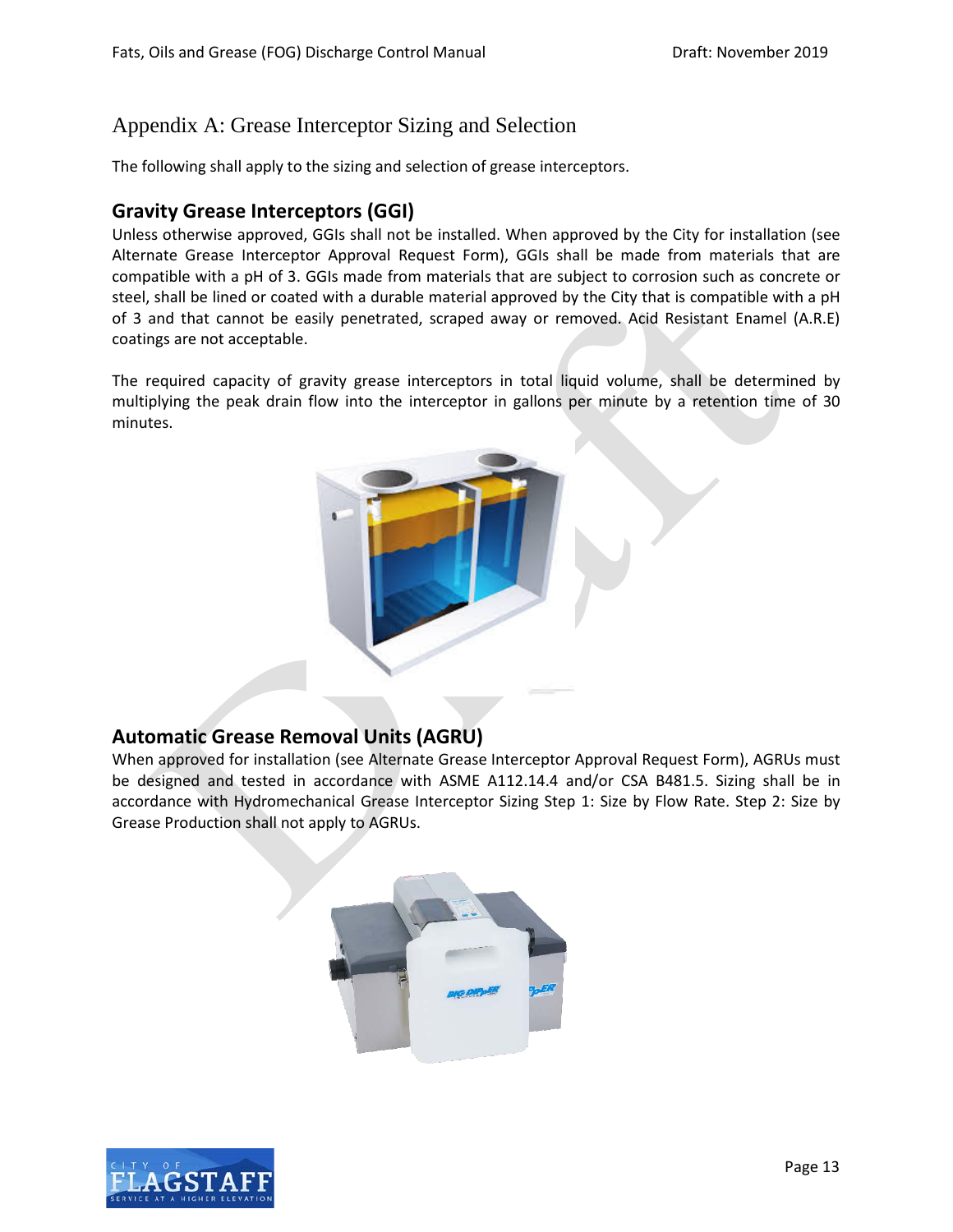## **Hydromechanical Grease Interceptors**

HGIs must be designed and tested in accordance with ASME A112.14.3, PDI G101 and/or CSA B481.1. HGIs shall be made from materials that are compatible with a pH of 3. HGIs made from materials that are subject to



corrosion such as steel, shall be lined or coated with a durable material approved by the City that is compatible with a pH of 3 and that cannot be easily penetrated, scraped away or removed. Acid Resistant Enamel coatings (A.R.E) are not acceptable. HGI sizing shall be in accordance with Step 1: Size by Flow Rate and Step 2: Calculate Grease Capacity.

#### *Step 1: Size by Flow Rate*

The minimum flow rate for a passive HGI may be calculated by either using pipe diameter or fixture volume using either a one-minute or two-minute drainage period. Use a one-minute drainage period when the interceptor is installed within 20 feet of directly connected fixtures and/or has indirectly connected fixtures. When the interceptor will be installed exterior to the building beyond 20 feet of the connected fixtures use a two-minute drainage period.

#### Fixture Volume Sizing

Use the following formula for sizing fixtures by volume with a 75% fill factor:



Fixture Capacity Gallons x 1 = one-minute drainage period (GPM) Fixture Capacity Gallons x 0.5 = two-minute drainage period (GPM)

Example: three-compartment sink with each compartment being 18 x 24 x 12 inches

 $18 \times 24 \times 12 = 5184$  cubic inches (in<sup>3</sup>) 5184 / 231 = 22.44 fixture capacity gallons 22.44  $\times$  3 = 67.3 total fixture capacity gallons (three bowls) 67.3 x 0.75 = 50.4 total fixture capacity after loading factor (75%) 50.4  $x$  1 = 50 GPM one-minute drainage period 50.4 x 0.5 = 25 GPM two-minute drainage period

To determine the minimum required flow rate for the HGI, calculate the capacity of each fixture that will be connected and add the volumes together and use the appropriate drainage period. An appropriate HGI must be certified to meet the minimum flow rate as calculated. Multiple HGIs may be used separately or combined to meet the flow rate requirement.

It is advisable to use a one-minute drainage period when the HGI will be installed in the kitchen area near the fixtures being serviced. It is essential to use a one-minute drainage period when an indirectly connected fixture is connected to the grease interceptor. A two-minute retention time assumes only directly connected fixtures are routed to the interceptor. A two-minute drainage period will negatively affect the total time for draining fixtures and is often a complaint of owners.

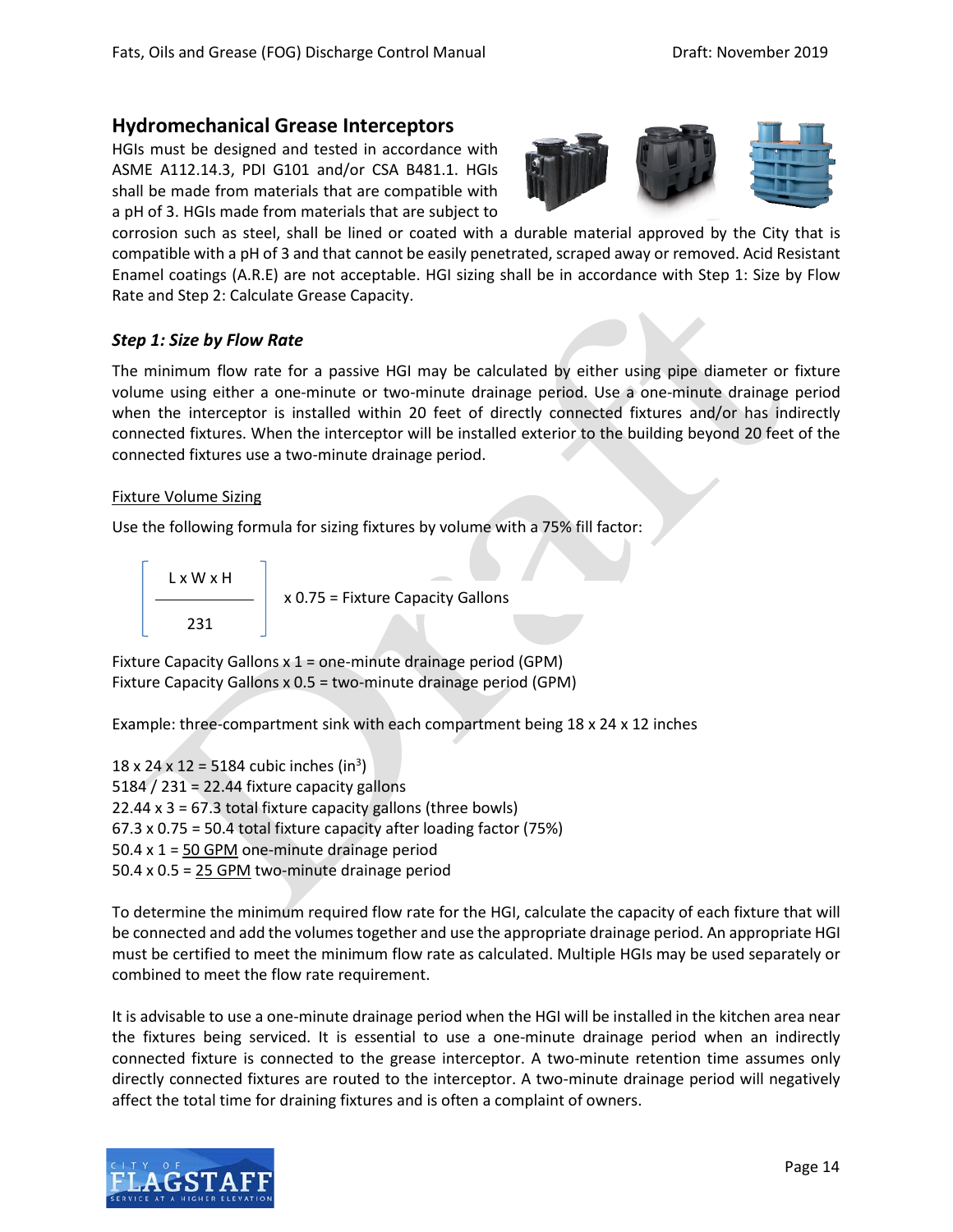### Pipe Diameter Sizing

When the final configuration of kitchen fixtures in an establishment is unknown or to allow for the addition of fixtures in the future, the minimum interceptor volume may be determined by the diameter of the drainage pipe leading from the establishment according to Table 1:

| Pipe Size<br>(inches)                                                               | <b>Full-Pipe Flow</b><br>$(GPM)^1$ | One-minute drainage<br>period (GPM) | Two-minute drainage<br>period (GPM) |
|-------------------------------------------------------------------------------------|------------------------------------|-------------------------------------|-------------------------------------|
| 2                                                                                   | 20                                 | 20                                  | 10                                  |
| 3                                                                                   | 60                                 | 75                                  | 35                                  |
| 4                                                                                   | 125                                | 125                                 | 75                                  |
| 5                                                                                   | 230                                | 250                                 | 125                                 |
| 6                                                                                   | 375                                | 400                                 | 200                                 |
| 8                                                                                   | 426                                | 500                                 | 250                                 |
| 1/4 inch per foot based on Manning's formula with friction factor $N = 0.012$<br>1. |                                    |                                     |                                     |

| able |  |
|------|--|
|      |  |

When using pipe diameter sizing and the interceptor is installed inside the kitchen near the fixtures being serviced, it is advisable to use a one-minute drainage period to ensure the drainage time is not a nuisance. When installed in the kitchen near the fixtures being serviced and there is an indirectly connected fixture it is essential to use a one-minute drainage period. When installed exterior to the building, where the developed length of piping can be quite long, a two-minute drainage period will provide a satisfactory result in drainage times.

# *Step 2: Calculate Grease Capacity*

Once the minimum flow rate has been established in Step 1, calculate the minimum grease storage capacity for the HGI required for the desired pump-out frequency as follows:



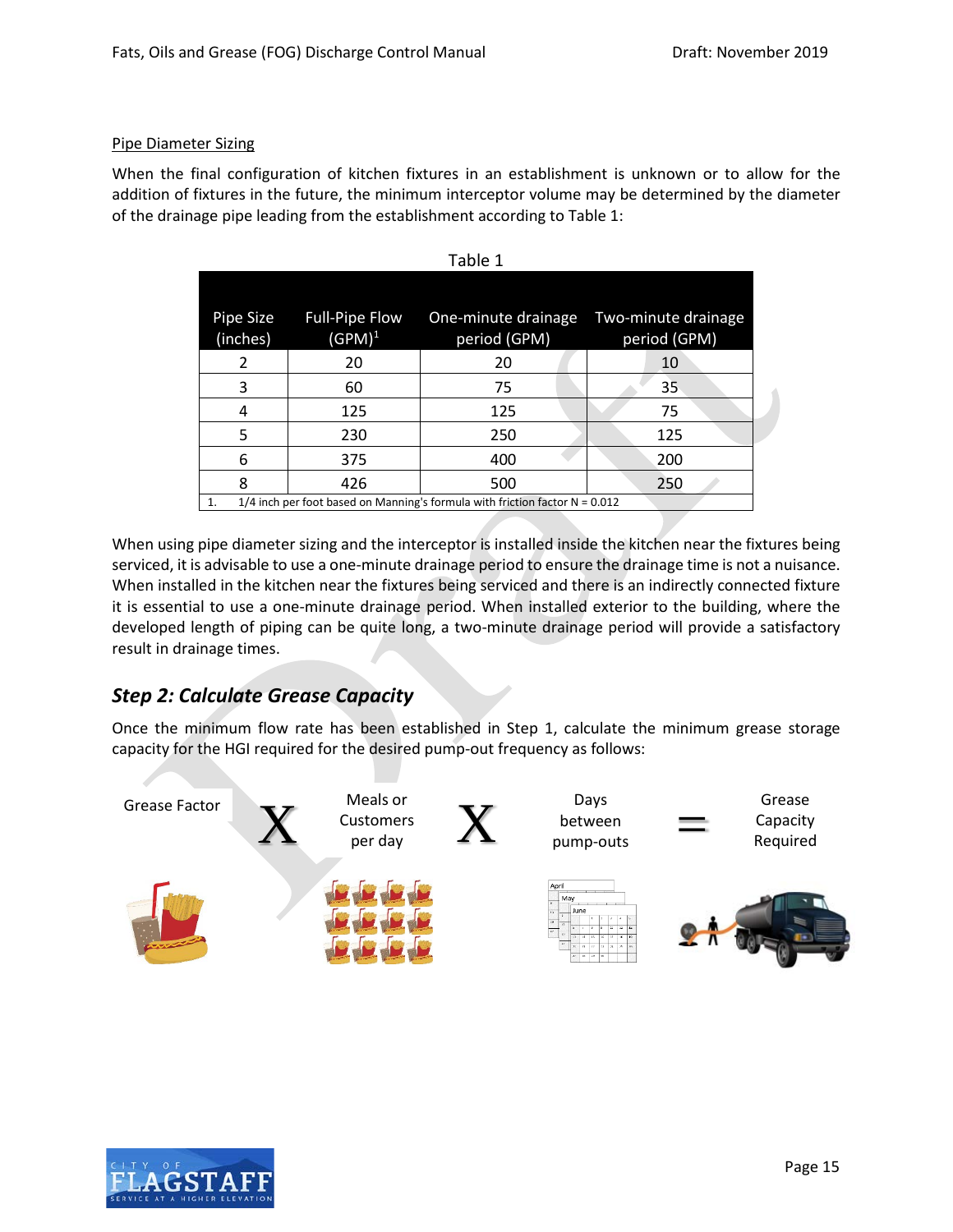To determine the correct grease factor, using Table 2, select the menu type (1 through 30), then the correct column (A through D) for whether there is a fryer and whether the establishment uses disposable or washable plates, glasses, knives, forks and spoons (flatware).

|                | Table 2                           |                |                  |                |                  |
|----------------|-----------------------------------|----------------|------------------|----------------|------------------|
|                |                                   | without        | without          | with           | with             |
|                |                                   | <b>Fryer</b>   | fryer            | fryer          | fryer            |
|                |                                   | without        | with             | without        | with             |
|                |                                   | flatware       | flatware         | flatware       | flatware         |
| <b>Type</b>    | <b>Menu</b><br>Grease Factor ->   | $\mathbf{A}$   | B                | $\mathbf C$    | D                |
| $\mathbf{1}$   | <b>Bakery</b>                     | 0.025          | 0.0325           | 0.035          | 0.0455           |
| $\overline{2}$ | <b>Bar and Grille</b>             | 0.005          | 0.0065           | 0.025          | 0.0325           |
| 3              | Barbeque<br>Breakfast Bar - Hotel | 0.025          | 0.0325           | 0.035          | 0.0455           |
| 4              | <b>Buffet</b>                     | 0.005          | 0.0065           | 0.025          | 0.0325           |
| 5              | Burger and fries, fast food       | 0.035          | 0.0455           | 0.058          | 0.075            |
| 6<br>7         | Cafeteria                         | 0.025<br>0.025 | 0.0325<br>0.0325 | 0.035<br>0.035 | 0.0455           |
| 8              | Caterer                           | 0.005          | 0.0065           | 0.025          | 0.0455<br>0.0325 |
| 9              | Chinese                           | 0.035          | 0.0455           | 0.058          | 0.075            |
| 10             | Coffee shop                       | 0.025          | 0.0325           | 0.035          | 0.0455           |
| 11             | <b>Convenience Store</b>          | 0.005          | 0.0065           | 0.025          | 0.0325           |
| 12             | Deep fried Chicken / seafood      | 0.035          | 0.0455           | 0.058          | 0.075            |
| 13             | Deli                              | 0.005          | 0.0065           | 0.025          | 0.0325           |
| 14             | <b>Family Restaurant</b>          | 0.005          | 0.0065           | 0.025          | 0.0325           |
| 15             | Frozen Yogurt                     | 0.005          | 0.0065           | 0.025          | 0.0325           |
| 16             | Greek                             | 0.005          | 0.0065           | 0.025          | 0.0325           |
| 17             | <b>Grocery Bakery</b>             | 0.005          | 0.0065           | 0.025          | 0.0325           |
| 18             | <b>Grocery Deli</b>               | 0.025          | 0.0325           | 0.035          | 0.0455           |
| 19             | <b>Grocery Meat Department</b>    | 0.025          | 0.0325           | 0.035          | 0.0455           |
| 20             | Ice Cream                         | 0.025          | 0.0325           | 0.035          | 0.0455           |
| 21             | Indian                            | 0.005          | 0.0065           | 0.025          | 0.0325           |
| 22             | Italian                           | 0.025          | 0.0325           | 0.035          | 0.0455           |
| 23             | Mexican, fast food                | 0.025          | 0.0325           | 0.035          | 0.0455           |
| 24             | Mexican, full fare                | 0.035          | 0.0455           | 0.058          | 0.075            |
| 25             | Pizza                             | 0.025          | 0.0325           | 0.035          | 0.0455           |
| 26             | Religious Institution             | 0.005          | 0.0065           | 0.025          | 0.0325           |
| 27             | Sandwich shop                     | 0.005          | 0.0065           | 0.025          | 0.0325           |
| 28             | Snack Bar                         | 0.005          | 0.0065           | 0.025          | 0.0325           |
| 29             | Steak and seafood                 | 0.035          | 0.0455           | 0.058          | 0.075            |
| 30             | Sushi                             | 0.005          | 0.0065           | 0.025          | 0.0325           |

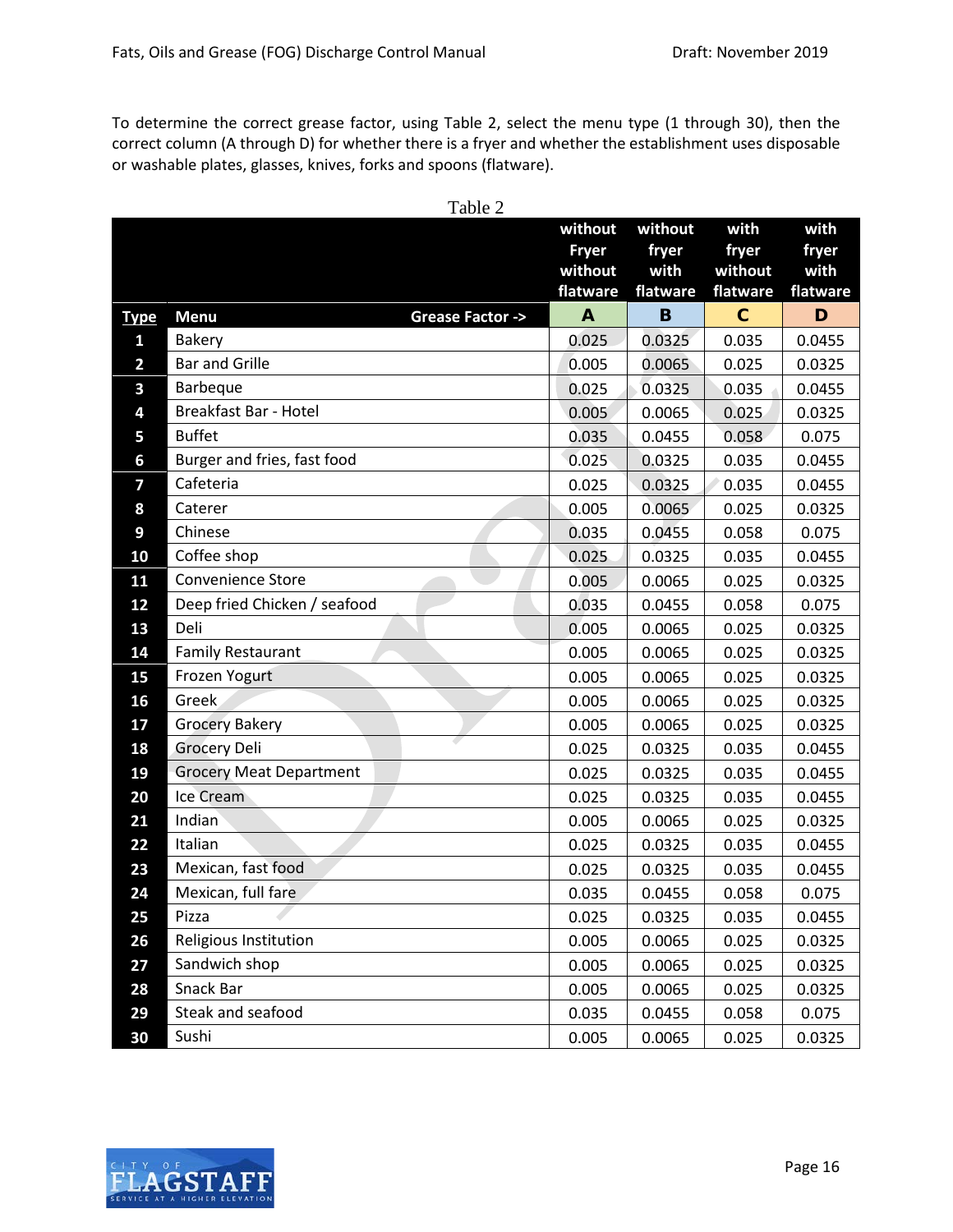**Example:** Fast food burgers and fries, with fryer, with disposable flatware, serving 300 meals per day

Grease factor from Table 3:  $6C = 0.035$  pounds per meal Average meals per day  $=$  300

| <b>Grease Storage Capacity Calculation</b> | Daily <sup>1</sup> | 90 davs |
|--------------------------------------------|--------------------|---------|
| Grease Produced (lbs)                      | 10.5               | 945     |

<sup>1</sup>multiply average meals per day times grease factor for daily, then times 90 days for total amount produced per quarter

The correctly sized and selected grease interceptor will have the minimum flow rate determined in Step 1 and the grease storage capacity calculated in Step 2. Multiple grease interceptors may be installed to satisfy the minimum flow rate requirement, the minimum grease storage capacity, or both.

Grease interceptors certified to meet a Rated Grease Capacity or the minimum requirements of ASME A112.14.3, CSA B481, and/or PDI G101, shall have the flow rates and minimum grease storage capacities as listed in Table 3:

|                      | , uvic J                                                           |
|----------------------|--------------------------------------------------------------------|
| <b>HGI Flow Rate</b> | Minimum Grease Storage<br>Capacity <sup>2</sup> (lbs)              |
| 20                   | 40                                                                 |
| 25                   | 50                                                                 |
| 35                   | 70                                                                 |
| 50                   | 100                                                                |
| 75                   | 150                                                                |
| 100                  | 200                                                                |
| and CSA B481         | 2. Minimum grease capacity as required by ASME A112.14.3, PDI G101 |

| Table 3 |  |  |
|---------|--|--|
|         |  |  |

Grease interceptors with grease storage capacities exceeding the minimum requirements in Table 3, shall be reviewed and approved by the City when the manufacturer can demonstrate by third-party test reports, including the incremental test data, that the interceptor(s) has the grease storage capacity specified. Upon approval, HGIs with proven higher grease storage capacities may be used to satisfy the sizing and selection requirements of this two-step sizing method.

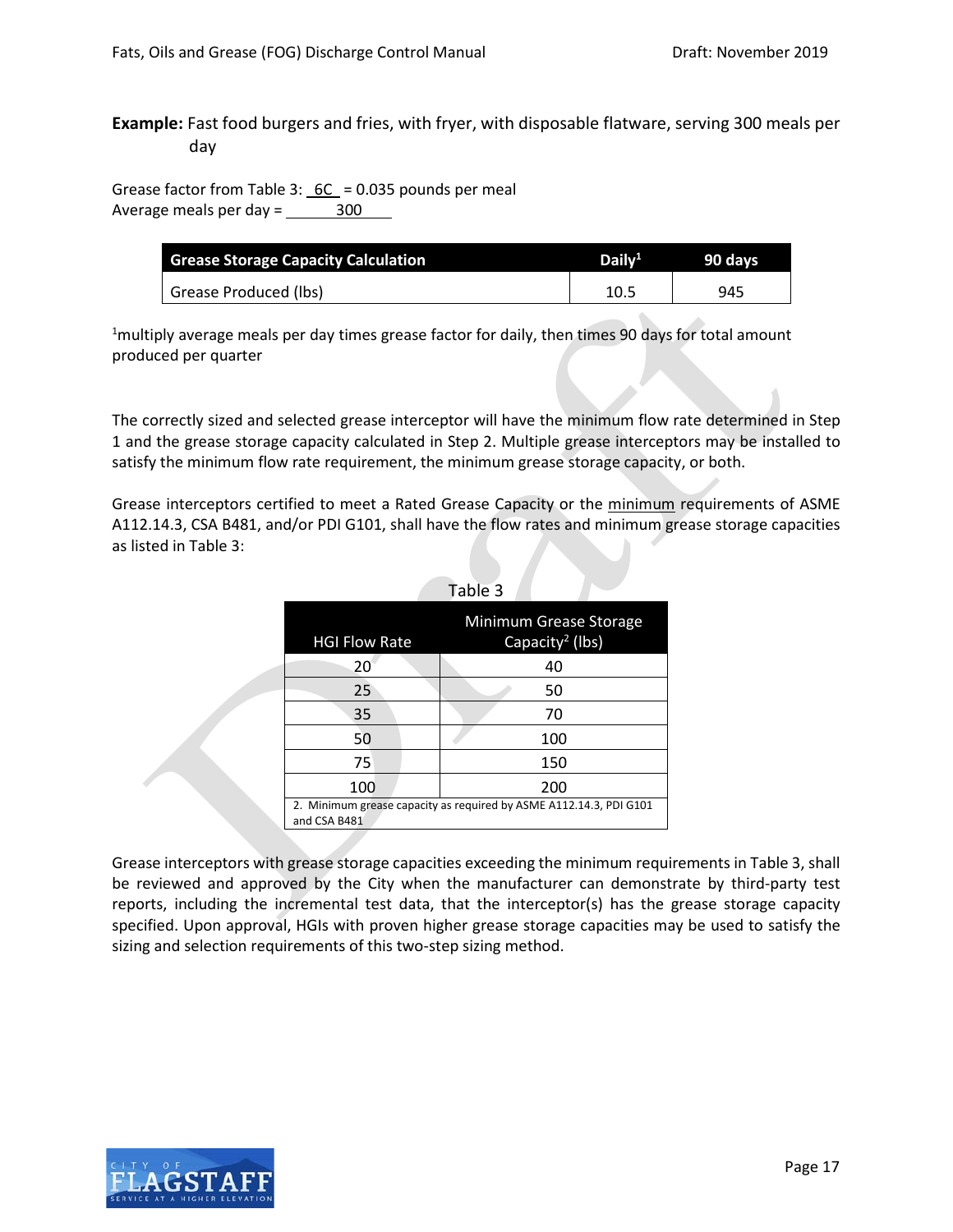# **Grease Interceptor Sizing and Selection Worksheet, Page 1**

| Qty | <b>Fixture Type</b>             | 1 uviv<br>L | <b>Actual</b><br>W | Н | Fixture <sup>3</sup><br><b>Capacity</b><br>(gallons) | Flow <sup>4</sup><br>Rate<br><b>GPM</b> | Total <sup>5</sup><br><b>GPM</b> |
|-----|---------------------------------|-------------|--------------------|---|------------------------------------------------------|-----------------------------------------|----------------------------------|
|     | Multi-Compartment Four Bowls    |             |                    |   |                                                      |                                         |                                  |
|     | Multi-Compartment Three Bowls   |             |                    |   |                                                      |                                         |                                  |
|     | Multi-Compartment Two Bowls     |             |                    |   |                                                      |                                         |                                  |
|     | Prep Sink Two Bowls             |             |                    |   |                                                      |                                         |                                  |
|     | Prep Sink One Bowl              |             |                    |   |                                                      |                                         |                                  |
|     | Pre-Rinse Sink One Bowl         |             |                    |   |                                                      |                                         |                                  |
|     | Dump Sink One Bowl              |             |                    |   |                                                      |                                         |                                  |
|     | <b>Bar Sink One Bowl</b>        |             |                    |   |                                                      |                                         |                                  |
|     | Soup Kettle Large               |             |                    |   | 100                                                  | 100                                     |                                  |
|     | Soup Kettle Medium              |             |                    |   | 50                                                   | 50                                      |                                  |
|     | Soup Kettle Small               |             |                    |   | 20                                                   | 20                                      |                                  |
|     | <b>Clothes Washer</b>           |             |                    |   |                                                      | $\overline{2}$                          |                                  |
|     | Dipper Well (circulating water) |             |                    |   |                                                      | 3                                       |                                  |
|     | Dishwasher - Conveyer type      |             |                    |   |                                                      | 5                                       |                                  |
|     | Dishwasher - Rack type          |             |                    |   |                                                      | $\overline{2}$                          |                                  |
|     | <b>Hand Sink</b>                |             |                    |   |                                                      | 3                                       |                                  |
|     | Ice Machine (with drain)        |             |                    |   |                                                      | $\overline{1}$                          |                                  |
|     | <b>Mop Basin</b>                |             |                    |   |                                                      | 10                                      |                                  |
|     | Warming Table (with drain)      |             |                    |   |                                                      | $\mathbf{1}$                            |                                  |
|     | <b>Wok Range</b>                |             |                    |   |                                                      | 12                                      |                                  |
|     | <b>Floor Drain</b>              |             |                    |   |                                                      |                                         |                                  |
|     | Floor Drain Emergency           |             |                    |   |                                                      |                                         |                                  |
|     | <b>Floor Sink</b>               |             |                    |   |                                                      |                                         |                                  |
|     |                                 |             |                    |   | <b>Grand Total<sup>6</sup>:</b>                      |                                         |                                  |

Table 4

 $3((L*W*H)/231)*(number of bowls)*0.75 = Total Fixture Capacity (gallons)$ 

<sup>4</sup>Total Fixture Capacity  $*1.0$  = Flow Rate (GPM)

 ${}^{5}$ Flow Rate\*Qty = Total GPM

 ${}^{6}$ Grand Total GPM $*1.0 =$ One-minute Drainage Period

Grand Total GPM\*0.50 = Two-minute Drainage Period

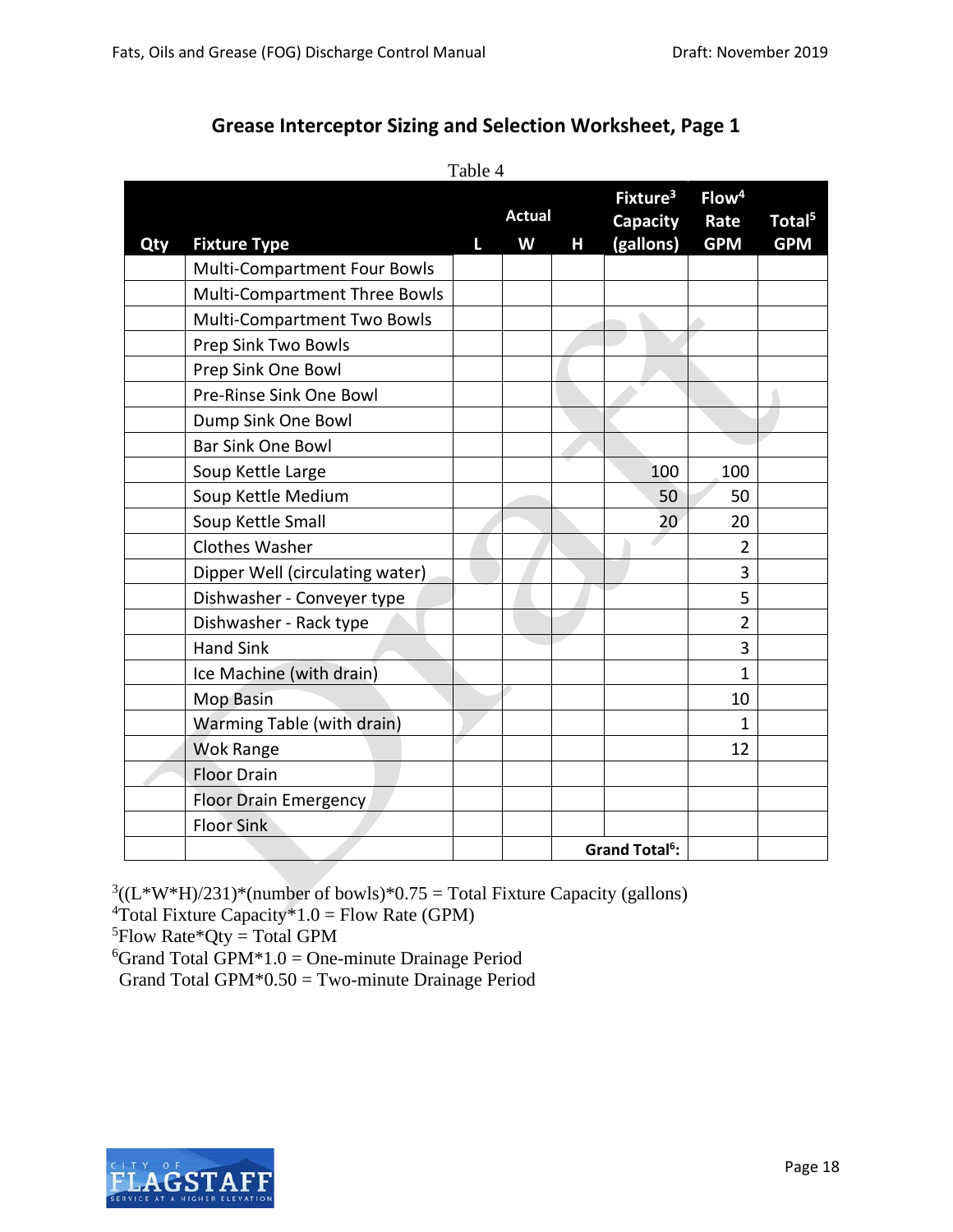## **Grease Interceptor Sizing and Selection Worksheet, Page 2**

- 1.  $\Box$  Interior Installation  $\Box$  Exterior Installation
- 2. Are there indirectly connected fixtures routed to the HGI?  $\Box$  Yes  $\Box$  No
- 3. Will the HGI be installed within 20 feet of the fixtures?  $\Box$  Yes  $\Box$  No

Note: for interior installations, if the answer to either question 2 or 3 is YES, use a one-minute drainage period, otherwise use a two-minute drainage period. For exterior installations use a two-minute drainage period.

#### **Step 1: Calculate Flow Rate**

- 1. Total Fixture Volume (Table 4): Flow Rate GPM (one or two-minute):
- 2. OR, Pipe Diameter (Table 1): Flow Rate GPM (one or two-minute):

## **Step 2: Calculate Grease Capacity**

- 1. Grease Factor (Table 2):
- 2. Average meals per day =

| <b>Grease Storage Capacity Calculation</b> | <b>Daily</b> | .90 davsl |
|--------------------------------------------|--------------|-----------|
| Grease Produced (lbs)                      |              |           |

\* multiply average meals per day times the number of days open per period times the grease factor for grease produced per period

## **Note: The correctly sized and selected HGI(s) will have the minimum required flow rate determined in Step 1 and the minimum calculated grease storage capacity determined in Step 2.**

- 3. Make and model of the HGI selected:
- 4. Is the material of construction compatible with a pH of 3?  $\Box$  Yes  $\Box$  No
- 5. If the answer to number  $\underline{4}$  is "no", what material is the tank lined or coated with\*:

\*must provide evidence that the liner or coating is compatible with a pH of 3 and that it cannot be easily penetrated, scraped off or removed. Acid Resistant Enamel Coatings (A.R.E) are not allowed.

6. Flow rate (GPM): Proven grease capacity (lbs):

Please submit the completed Grease Interceptor Sizing and Selection Worksheet to the Utility for approval along with any other required documents.

|                         | Email: __________________________ |
|-------------------------|-----------------------------------|
| Name of Establishment:  |                                   |
| Signature of Applicant: | Date:                             |

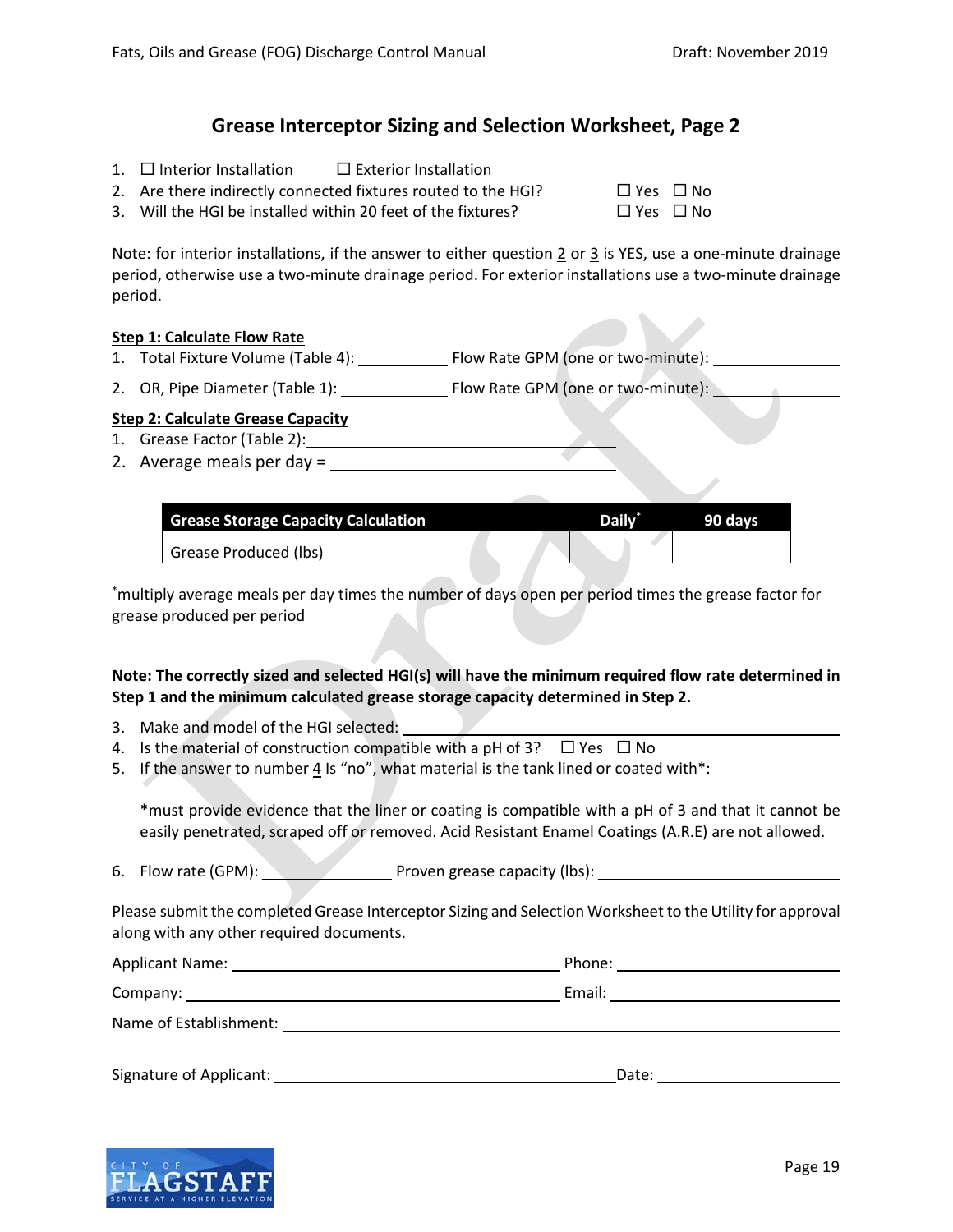## <span id="page-19-0"></span>Appendix B: Alternate Grease Interceptor Approval Request

#### **Gravity Grease Interceptor (GGI)**

- 1. Peak flow rate for connected fixtures (Worksheet, Page 1):
- 2. Size of GGI\* (gallons): \*multiply peak flow rate of connected fixtures times 30 minutes
- 3. What material is the GGI made from?
- 4. Is the material compatible with a pH of 3?  $\Box$  Yes  $\Box$  No
- 5. If the answer to number  $4 \text{ ls }$  "no", what material is the tank lined or coated with\*:

\*must provide evidence that the liner or coating is compatible with a pH of 3 and that it cannot be easily penetrated, scraped off or removed. Acid Resistant Coatings (A.R.E) are not allowed.

Reason for request:

#### **Automatic Grease Removal Unit (AGRU)**

- 1. Describe the fixtures to be connected:
- 2. Total Fixture Volume (Table 5): Flow Rate GPM (one minute): \_\_\_\_\_\_\_\_\_\_\_\_\_\_\_\_\_
- 3. Make and Model of the AGRU proposed:

Reason for request:<br>
<u>Letter</u>

Please submit the completed Grease Interceptor Sizing and Selection Worksheet to the Utility for approval along with any other required documents.

| Applicant Name: The contract of the contract of the contract of the contract of the contract of the contract of the contract of the contract of the contract of the contract of the contract of the contract of the contract o | Phone: and the contract of the contract of the contract of the contract of the contract of the contract of the |  |
|--------------------------------------------------------------------------------------------------------------------------------------------------------------------------------------------------------------------------------|----------------------------------------------------------------------------------------------------------------|--|
|                                                                                                                                                                                                                                | Email:<br>the contract of the contract of the contract of the contract of the contract of                      |  |
| Name of Establishment:                                                                                                                                                                                                         |                                                                                                                |  |
| Signature of Applicant:                                                                                                                                                                                                        | Date:                                                                                                          |  |

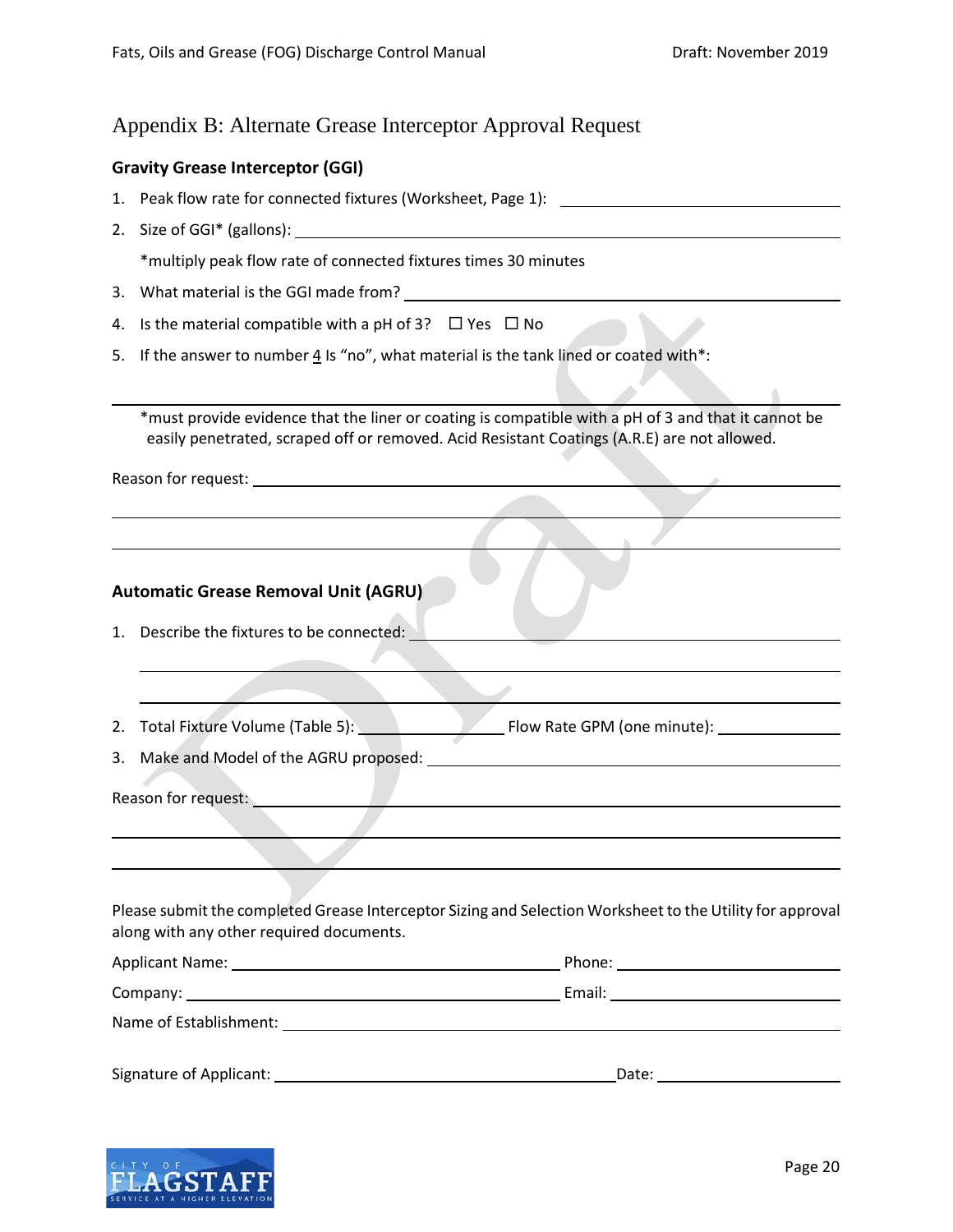# <span id="page-20-0"></span>Appendix C: Alternate Maintenance Approval Request

Self-cleaning by the owner and/or operator of an establishment is not allowed unless approved by the City. Only hydromechanical grease interceptors (HGI) with a liquid volume of less than 100 gallons may be considered for self-cleaning. When approved, the owner and/or operator of an establishment shall comply with the following requirements for maintenance on a weekly basis, at minimum, or more often as necessary as required by the City:

- Remove cover(s)
- Remove all fats, oils, and grease (FOG), solids, food debris, and wastewater
- Scrub and spray off all internal surfaces from the build-up of FOG or other residual materials
- Place all removed materials in garbage bag or other sealable container (not glass) along with an absorbent material (i.e. kitty litter) and dispose of in trash receptacle
- Inspect all internal components, replace anything missing or broken and ensure flow control device is installed
- Refill with fresh water
- Replace cover(s)
- Enter the required information on the maintenance log

At least once per quarter, the grease interceptor(s) shall be cleaned by a scavenger waste hauler, documented by a manifest, reported in the maintenance log, and all records maintained for the previous three (3) years.

| Make and model of HGI: New York Canada and Model of HGI:                                                                                                                                                                       |                                                                                                           |
|--------------------------------------------------------------------------------------------------------------------------------------------------------------------------------------------------------------------------------|-----------------------------------------------------------------------------------------------------------|
|                                                                                                                                                                                                                                |                                                                                                           |
|                                                                                                                                                                                                                                | Grease Factor (Table 2): Next Average Meals per day: Next Average Meals per day:                          |
| *multiply Grease Factor times Average Meals per day                                                                                                                                                                            | Grease Produced per day*: ______________________Cleaning frequency**: ____________________days            |
| ** Divide HGI grease storage capacity by Grease Produced per day                                                                                                                                                               |                                                                                                           |
| Reason for request: New York State State State State State State State State State State State State State State State State State State State State State State State State State State State State State State State State S |                                                                                                           |
| along with any other required documents.                                                                                                                                                                                       | Please submit the completed Grease Interceptor Sizing and Selection Worksheet to the Utility for approval |
|                                                                                                                                                                                                                                |                                                                                                           |
|                                                                                                                                                                                                                                |                                                                                                           |
|                                                                                                                                                                                                                                |                                                                                                           |
|                                                                                                                                                                                                                                | Date: ____________                                                                                        |

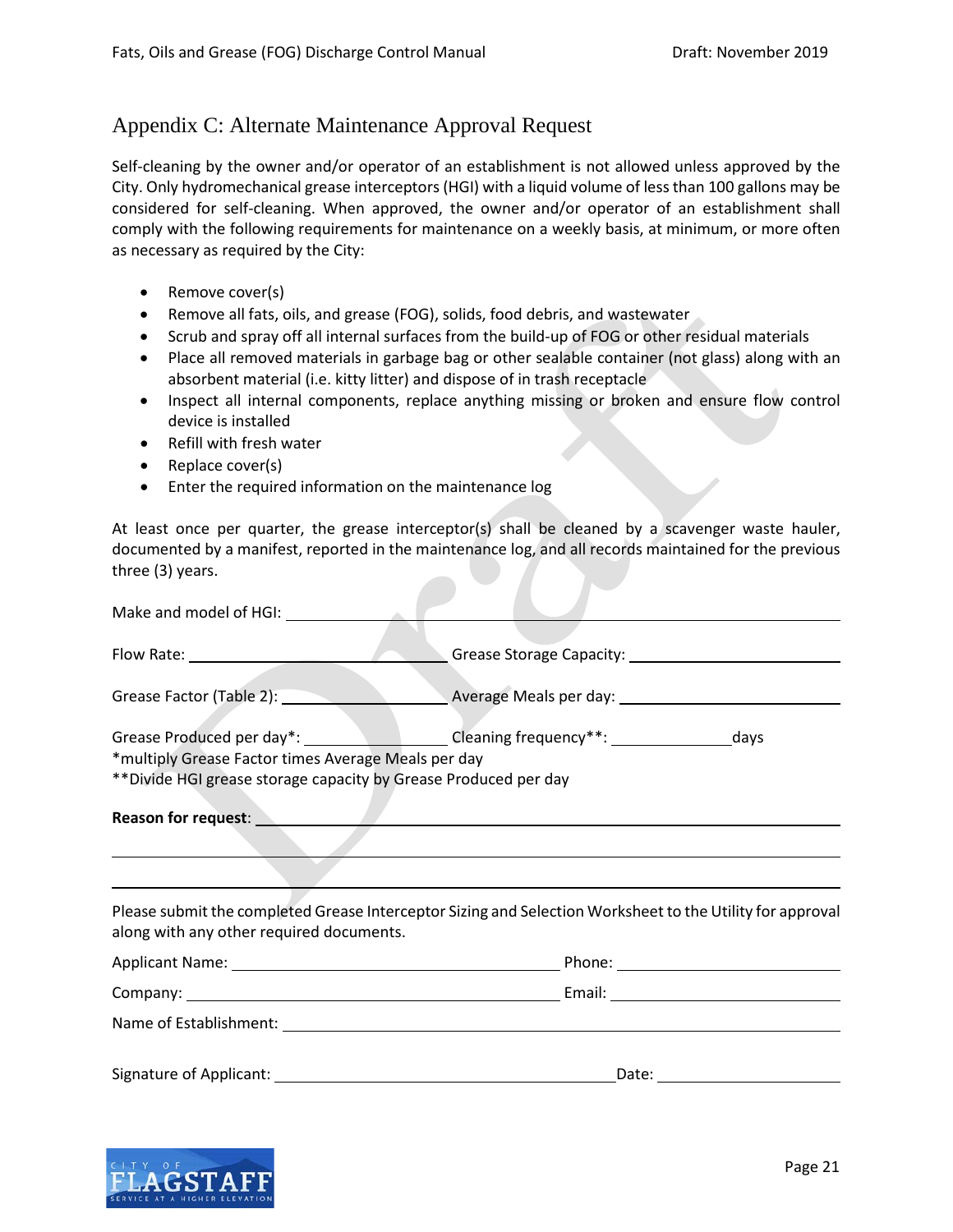# <span id="page-21-0"></span>Appendix D: Pump-out Report

| <b>Business Name</b>                                                                               |                                                                                                                                                                                                                          |                                    | Phone<br>Store #                                                                                                                                |                                                                                                                                                                                                |  |
|----------------------------------------------------------------------------------------------------|--------------------------------------------------------------------------------------------------------------------------------------------------------------------------------------------------------------------------|------------------------------------|-------------------------------------------------------------------------------------------------------------------------------------------------|------------------------------------------------------------------------------------------------------------------------------------------------------------------------------------------------|--|
| Address                                                                                            |                                                                                                                                                                                                                          | City                               |                                                                                                                                                 | Zip                                                                                                                                                                                            |  |
| GASKET-<br>NON-SKID COVER 7<br>0<br><b>NLET</b><br>-STATIC FLUID<br>LEVEL<br>REMOVEABLE<br>BAFFLES | REMOVEABLE COVER<br>FOG SKIMMING WHEEL<br>(INSIDE GRD)<br>CLEANOUT<br>TMER UNIT<br>STATIC WATER<br><b>LIVE</b><br>圍<br><b>BEET</b><br>outLET Q<br><b>IN.FT</b><br>AIR REUEF<br>SCREENED<br>BASKET -<br>ELECTRICAL HEATER |                                    | - PROVIDE MANHOLE EXTENSIONS<br>AS REQUIRED FOR PROPER<br>DEPTH (TYPICAL)<br>GRADE OR<br>PAVING T<br><b>S INLET E</b><br>-SIATIC FLUID<br>LEVEL | SEALED & GASKETED TRAFFIC<br>RATED COVER WITH CONCRETE<br>PAD ALL AROUND (TYPICAL)<br>SAMPLE PIT (AS<br>REQUIRED BY LOCAL<br>CODE AUTHORITY)<br>-GROUT<br>(TYPICAL)<br>目 outur 9<br>AFTLE WALL |  |
| Hydromechanical<br>(HGI)                                                                           |                                                                                                                                                                                                                          | Automatic<br>(AGRU)                |                                                                                                                                                 | Gravity<br>(GGI)                                                                                                                                                                               |  |
|                                                                                                    | <b>GRD #1</b>                                                                                                                                                                                                            | <b>GRD #2</b>                      |                                                                                                                                                 | <b>GRD #3</b>                                                                                                                                                                                  |  |
|                                                                                                    | <b>AGRD</b><br>HGI<br>GGI                                                                                                                                                                                                | <b>AGRD</b><br>HGI                 | GGI<br>HGI                                                                                                                                      | <b>AGRD</b><br>GGI                                                                                                                                                                             |  |
| Location                                                                                           |                                                                                                                                                                                                                          |                                    |                                                                                                                                                 |                                                                                                                                                                                                |  |
| FOG Layer (inches)                                                                                 |                                                                                                                                                                                                                          |                                    |                                                                                                                                                 |                                                                                                                                                                                                |  |
| Solids Layer (inches)                                                                              |                                                                                                                                                                                                                          |                                    |                                                                                                                                                 |                                                                                                                                                                                                |  |
| <b>Total Gallons</b>                                                                               |                                                                                                                                                                                                                          |                                    |                                                                                                                                                 |                                                                                                                                                                                                |  |
| FOG Leaving<br>Inpection Port/Tee                                                                  | <b>No</b><br>$\mathcal{L}$<br>Yes                                                                                                                                                                                        | $\Box$ No<br>$\blacksquare$<br>Yes |                                                                                                                                                 | No<br>Yes<br>l.                                                                                                                                                                                |  |
| <b>GRD</b> Condition<br>(check only if it applies)                                                 | Needs Repair<br>$\Box$                                                                                                                                                                                                   | Needs Repair                       |                                                                                                                                                 | Needs Repair                                                                                                                                                                                   |  |
| Evnlanation/Notes                                                                                  |                                                                                                                                                                                                                          |                                    |                                                                                                                                                 |                                                                                                                                                                                                |  |

Explanation/Notes

Certification: I hereby certify that all information provided herein is true and correct to the best of my knowledge. The Grease Removal Device(s) serving this establishment was inspected and completely cleaned of residual fats, oils, and grease, food debris and other materials present.

| Name (printed): | Date: |
|-----------------|-------|
|                 |       |
| Signed:         |       |

## **Submit completed report to the City within 10 days of Pump-out**

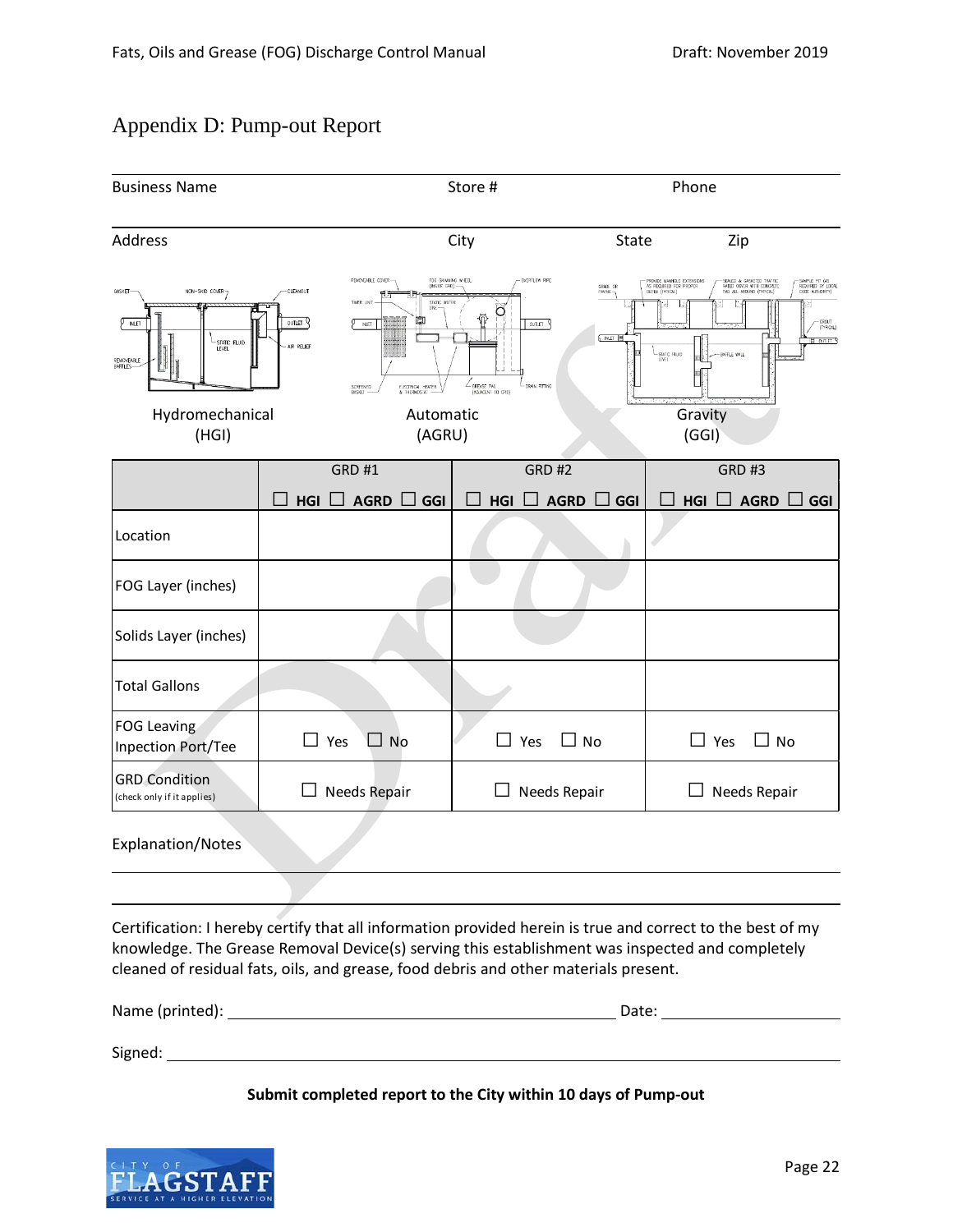# <span id="page-22-0"></span>Appendix E: Participating Pumper Program Registration

In the event that the City establishes a Participating Pumper Program (PPP), permited scavenger waste haulers that wish to participate must complete and submit this registration. The PPP manages the companies that properly pump, haul and dispose of grease interceptor waste for commercial and institutional food service establishments. To participate in the program, all pumpers must fill out and turn in this application to the City of Flagstaff, Water Services, 2323 N. Walgreen Street, Flagstaff, AZ 86004, Attn: Industrial Pretreatment.

Participating Pumper Program Requirements:

- 1. Submit a list of facilities pumped out for baseline data collection;
- 2. Adhere to the City pump-out schedule, performing service within five (5) business days of the FSEs scheduled service date;
- 3. Notify the City of changes to any facility accounts within five (5) calendar days;
- 4. Consistently notify the City of the weekly/monthly pump-out schedule and of any unscheduled changes at least the day prior to scheduled service;
- 5. Perform FOG abatement activities that meet City standards;
- 6. Accurately complete Appendix D: FOG Pump-Out Report form for each pump-out performed and submit to the City and the FSE/property owner within five (5) business days;
- 7. If the City implements an electronic data submission system, all contractors providing grease interceptor maintenance activities within the City service boundaries shall be required to utilize such system for any required reporting form and/or data submissions and to adhere to minimum standards set by the City;
- 8. Pumpers will satisfactorily dispose of pumpout waste in accordance with all applicable local, state, and federal regulations. Decanting or stacking, which involves returning wastewater from a grease hauler truck back into the grease interceptor or directly to the sewer after it has been pumped out, is never permitted;
- 9. It shall be the responsibility of the Pumping Company to update the City with any new contact information, signatory, authorized representative or waste disposal site within 10 days;
- 10. Failure to consistently meet the requirements of this permit and the performance standards outlined in Section 6 of this manual shall result in pumper permit termination.

#### **Company Information**

| <b>Company Name</b>    |         | <b>Primary Contact</b> |       |     |
|------------------------|---------|------------------------|-------|-----|
| <b>Mailing Address</b> |         | City                   | State | Zip |
| Phone No.              | Fax No. |                        | Email |     |